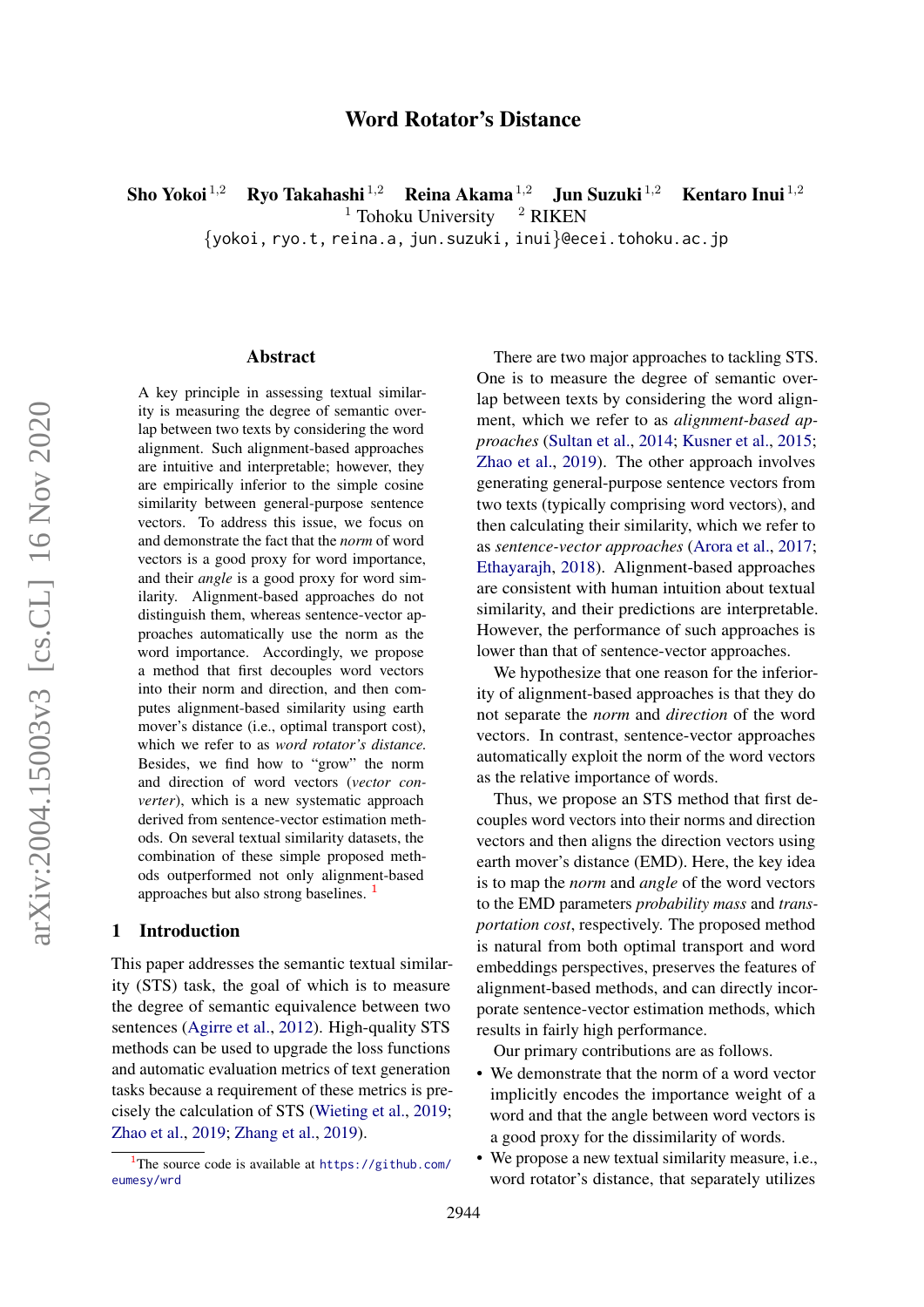the norm and direction of word vectors.

- To enhance the proposed WRD, we utilize a new word-vector conversion mechanism, which is formally induced from recent sentence-vector estimation methods.
- We demonstrate that the proposed methods achieve high performance compared to strong baseline methods on several STS tasks.

### 2 Task and Notation

*Semantic textual similarity (STS)* is the task of measuring the degree of semantic equivalence between two sentences [\(Agirre et al.,](#page-9-0) [2012\)](#page-9-0). For example, the sentences "*Two boys on a couch are playing video games.*" and "*Two boys are playing a video game.*" are mostly equivalent (the similarity score of 4 out of 5) while the sentences "*The woman is playing the violin.*" and "*The young lady enjoys listening to the guitar.*" are not equivalent but on the same topic (score of 1) [\(Agirre et al.,](#page-9-3) [2013\)](#page-9-3). System predictions are customarily evaluated by Pearson correlation with the gold scores. Hence, systems are only required to predict relative similarity rather than absolute scores.

We focus on *unsupervised* English STS, following [Arora et al.](#page-9-1) [\(2017\)](#page-9-1) and [Ethayarajh](#page-9-2) [\(2018\)](#page-9-2). That is, we utilize only pre-trained word vectors, and do not use any supervision including training data for related tasks (e.g., natural language inference) and external resources (e.g., paraphrase database). Note that *semi-supervised* methods that utilize such external corpora have also been successful in English STS. However, the need for external corpora is a major obstacle when applying STS, a fundamental technology, to low-resource languages.

Formally, given sentences  $s$  and  $s'$  consisting of *n* and *n'* words from the vocabulary  $\mathcal V$ 

$$
s = (w_1, \dots, w_n), \ s' = (w'_1, \dots, w'_{n'}), \quad (1)
$$

the goal is to predict the similarity  $\text{sim}(s, s') \in \mathbb{R}$ . Bold face  $\boldsymbol{w}_i \in \mathbb{R}^d$  denotes the word vector corresponding to word  $w_i$ . Let  $\langle \cdot, \cdot \rangle$  and  $\|\cdot\|$  denote the dot product and the Euclidean norm, respectively

$$
\langle \boldsymbol{w}, \boldsymbol{w}' \rangle := \boldsymbol{w}^\top \boldsymbol{w}', \quad ||\boldsymbol{w}|| := \sqrt{\langle \boldsymbol{w}, \boldsymbol{w} \rangle}. \quad (2)
$$

#### 3 Related Work

We briefly review the methods that are directly related to unsupervised STS.

Alignment-based Approach. One major approach for unsupervised STS is to compute the

degree of semantic overlap between two texts [\(Sul](#page-10-0)[tan et al.,](#page-10-0) [2014,](#page-10-0) [2015\)](#page-10-2). Recently, determining the soft alignment between word vector sets has become a mainstream method. Tools used for alignment include attention mechanism [\(Zhang et al.,](#page-11-2) [2019\)](#page-11-2), fuzzy set [\(Zhelezniak et al.,](#page-11-3) [2019\)](#page-11-3), and earth mover's distance (EMD) [\(Kusner et al.,](#page-10-1) [2015;](#page-10-1) [Clark](#page-9-4) [et al.,](#page-9-4) [2019;](#page-9-4) [Zhao et al.,](#page-11-1) [2019\)](#page-11-1).

Of those, EMD has several unique advantages. First, it has a rich theoretical foundation for measuring the differences between probability distribu-tions in a metric space [\(Villani,](#page-10-3) [2009;](#page-10-3) Peyré and [Cuturi,](#page-10-4) [2019\)](#page-10-4). Second, EMD can incorporate structural information such as syntax trees [\(Alvarez-](#page-9-5)[Melis et al.,](#page-9-5) [2018;](#page-9-5) [Titouan et al.,](#page-10-5) [2019\)](#page-10-5). Finally, with a simple modification, EMD can be differentiable and can be incorporated into larger neural networks [\(Cuturi,](#page-9-6) [2013\)](#page-9-6). Despite these advantages, EMD-based methods have underperformed sentence-vector-based methods on STS tasks. The goal of this study is to identify and resolve the obstacles faced by EMD-based methods (Section [5\)](#page-2-0).

Sentence-vector Approach. Another popular approach is to employ general-purpose sentence vectors of given texts and to compute the cosine similarity between such vectors. A variety of methods to compute sentence vectors have been proposed, ranging from utilizing deep sentence encoders [\(Kiros et al.,](#page-10-6) [2015;](#page-10-6) [Conneau et al.,](#page-9-7) [2017;](#page-9-7) [Cer et al.,](#page-9-8) [2018\)](#page-9-8), learning and using word vectors optimized for summation [\(Pagliardini et al.,](#page-10-7) [2018;](#page-10-7) [Wieting and Gimpel,](#page-11-4) [2018\)](#page-11-4), and estimating latent sentence vectors from pre-trained word vectors [\(Arora et al.,](#page-9-1) [2017;](#page-9-1) [Ethayarajh,](#page-9-2) [2018;](#page-9-2) [Liu](#page-10-8) [et al.,](#page-10-8) [2019b\)](#page-10-8). This paper demonstrates that some recently proposed sentence vectors can be reformulated as a sum of the converted word vectors. By utilizing the converted word vectors, our method can achieve similar or better performance compared to sentence-vector approaches (Section [6\)](#page-4-0).

#### 4 Word Mover's Distance and its Issues

#### 4.1 Earth Mover's Distance

Intuitively, *earth mover's distance (EMD)*[2](#page-1-0) [\(Villani,](#page-10-3) [2009;](#page-10-3) [Santambrogio,](#page-10-9) [2015;](#page-10-9) Peyré and Cuturi, [2019\)](#page-10-4) is the minimum cost required to turn one pile of

<span id="page-1-0"></span><sup>&</sup>lt;sup>2</sup>In this paper, following convention, we use the term earth mover's distance in the sense of optimal transport cost according to the Kantrovich formulation. If the cost is a distance, it can also be called the 1-Wasserstein distance.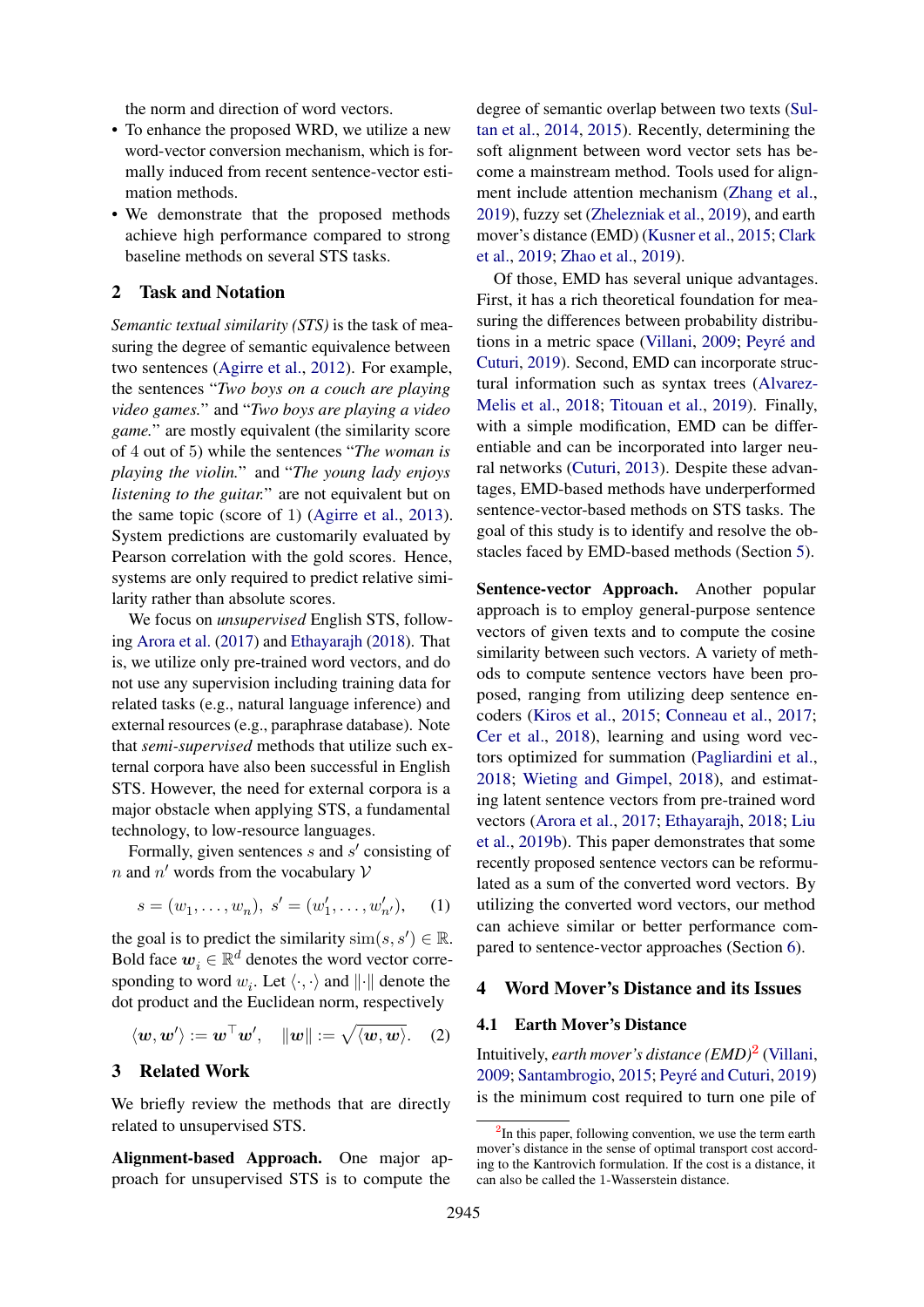<span id="page-2-1"></span>

Figure 1: Earth Mover's Distance. Figure 2: Word Mover's Distance.

dirt into another pile of dirt (Figure [1\)](#page-2-1). Formally, EMD takes the following inputs.

1. Two probability distributions,  $\mu$  (initial arrangement) and  $\mu'$  (final arrangement)<sup>[3](#page-2-2)</sup>:

$$
\boldsymbol{\mu} = \left\{ (\boldsymbol{x}_i, m_i) \right\}_{i=1}^n, \ \boldsymbol{\mu}' = \left\{ (\boldsymbol{x}'_j, m'_j) \right\}_{j=1}^{n'}.
$$
\n(3)

Here,  $\mu$  denotes a probability distribution, where each point  $x_i \in \mathbb{R}^d$  has a probability mass  $m_i \in [0,1]$  ( $\sum_i m_i = 1$ ). In Figure [1,](#page-2-1) each circle represents a pair  $(x_i, m_i)$ , where the location and size of the circle represent a vector  $x_i$  and its probability  $m_i$ , respectively.

2. The transportation cost function,  $c$ :

$$
c \colon \mathbb{R}^d \times \mathbb{R}^d \to \mathbb{R}.\tag{4}
$$

Here,  $c(\mathbf{x}_i, \mathbf{x}'_j)$  determines the transportation cost per unit amount (distance) between two points  $x_i$  and  $x'_j$ .

The EMD between  $\mu$  and  $\mu'$  is then defined via the following optimization problem:

$$
EMD(\boldsymbol{\mu}, \boldsymbol{\mu}'; c) := \min_{\boldsymbol{T} \in \mathbb{R}_{\geq 0}^{n \times n'}} \sum_{i,j} \boldsymbol{T}_{ij} c(\boldsymbol{x}_i, \boldsymbol{x}_j'), \quad (5)
$$

$$
\text{s.t. } \begin{cases} \boldsymbol{T} \mathbf{1}_n = \boldsymbol{m} := (m_1, \dots, m_n)^\top, \\ \boldsymbol{T}^\top \mathbf{1}_{n'} = \boldsymbol{m'} := (m'_1, \dots, m'_{n'})^\top. \end{cases} \tag{6}
$$

Here, a solution  $\mathbf{T} \in \mathbb{R}_{\geq 0}^{n \times n'}$  $_{\geq 0}^{n \times n'}$  denotes a transportation plan, where each element  $T_{ij}$  represents the mass transported from  $x_i$  to  $x'_j$ . In summary,  $\text{EMD}(\mu, \mu'; c)$  is the cost of the best transportation plan between two distributions  $\mu$  and  $\mu'$ .

Side Benefit: Alignment. Under the above optimization, if the locations  $x_i$  and  $x'_j$  are *close* (i.e., if the transportation cost  $c(\mathbf{x}_i, \mathbf{x}'_j)$  is small), they

are likely to be *aligned* (i.e.,  $T_{ij}$  may be assigned a large value). In this way, EMD can be considered to align the points of two discrete distributions. This is one reason we adopt EMD as a key technology in the computation of STS.

#### 4.2 Word Mover's Distance

*Word mover's distance (WMD)* [\(Kusner et al.,](#page-10-1) [2015\)](#page-10-1) is a dissimilarity measure between texts and is a pioneering work that introduced EMD to the natural language processing (NLP) field. This study is strongly inspired by this work. We introduce WMD prior to presenting the proposed method.

WMD is the cost of transporting a set of word vectors in an embedding space (Euclidean space) (Figure [2\)](#page-2-1). Formally, after removing stopwords, [Kusner et al.](#page-10-1) [\(2015\)](#page-10-1) regard each sentence s as a uniformly weighted distribution  $\mu_s$  comprising word vectors (i.e., bag-of-word-vectors distribution):

<span id="page-2-3"></span>
$$
\mu_s := \left\{ (\boldsymbol{w}_i, \, \frac{1}{n}) \right\}_{i=1}^n, \, \, \mu_{s'} := \left\{ (\boldsymbol{w}'_j, \, \frac{1}{n'}) \right\}_{j=1}^{n'}.
$$
 (7)

In Figure [2,](#page-2-1) each circle represents each word, where the location and size of the circle represent the position vector  $w_i$  and its weight  $\frac{1}{n}$ , respectively. Next, Euclidean distance is used as the transportation cost between word vectors

<span id="page-2-6"></span><span id="page-2-4"></span>
$$
c_{\mathcal{E}}(\boldsymbol{w}_i, \boldsymbol{w}'_j) := \|\boldsymbol{w}_i - \boldsymbol{w}'_j\|.\tag{8}
$$

<span id="page-2-5"></span>Then, WMD is defined as the EMD between two such distributions using the cost function  $c_{\rm E}$ 

$$
WMD(s, s') := EMD(\boldsymbol{\mu}_s, \boldsymbol{\mu}_{s'}; c_E). \qquad (9)
$$

## <span id="page-2-7"></span>4.3 Issues with Word Mover's Distance

Despite its intuitive formulation, the WMD often misaligns words with each other, and the STS performance of WMD is less than that of recent methods. For example, by WMD, "noodle" and "snack" may be aligned rather than "noodle" and "pho" (a type of Vietnamese noodle).

## <span id="page-2-0"></span>5 Word Rotator's Distance

Here, we first discuss the roles of the norm and direction of word vectors. Then, we describe issues with WMD from the perspective of the roles of the norm and direction. Finally, we present the proposed method, i.e., word rotator's distance, which can resolve the issues with WMD.

## 5.1 Roles of Norm and Direction

We hypothesis that the norm and direction of word vectors have the following unique roles.

<span id="page-2-2"></span><sup>&</sup>lt;sup>[3](#page-2-3)</sup>Strictly speaking, Equation 3 is  $\mu = \sum_{i=1}^n m_i \delta[x_i]$ , where the Dirac delta function describes a discrete probability measure. In this paper, we omit delta for notational simplicity.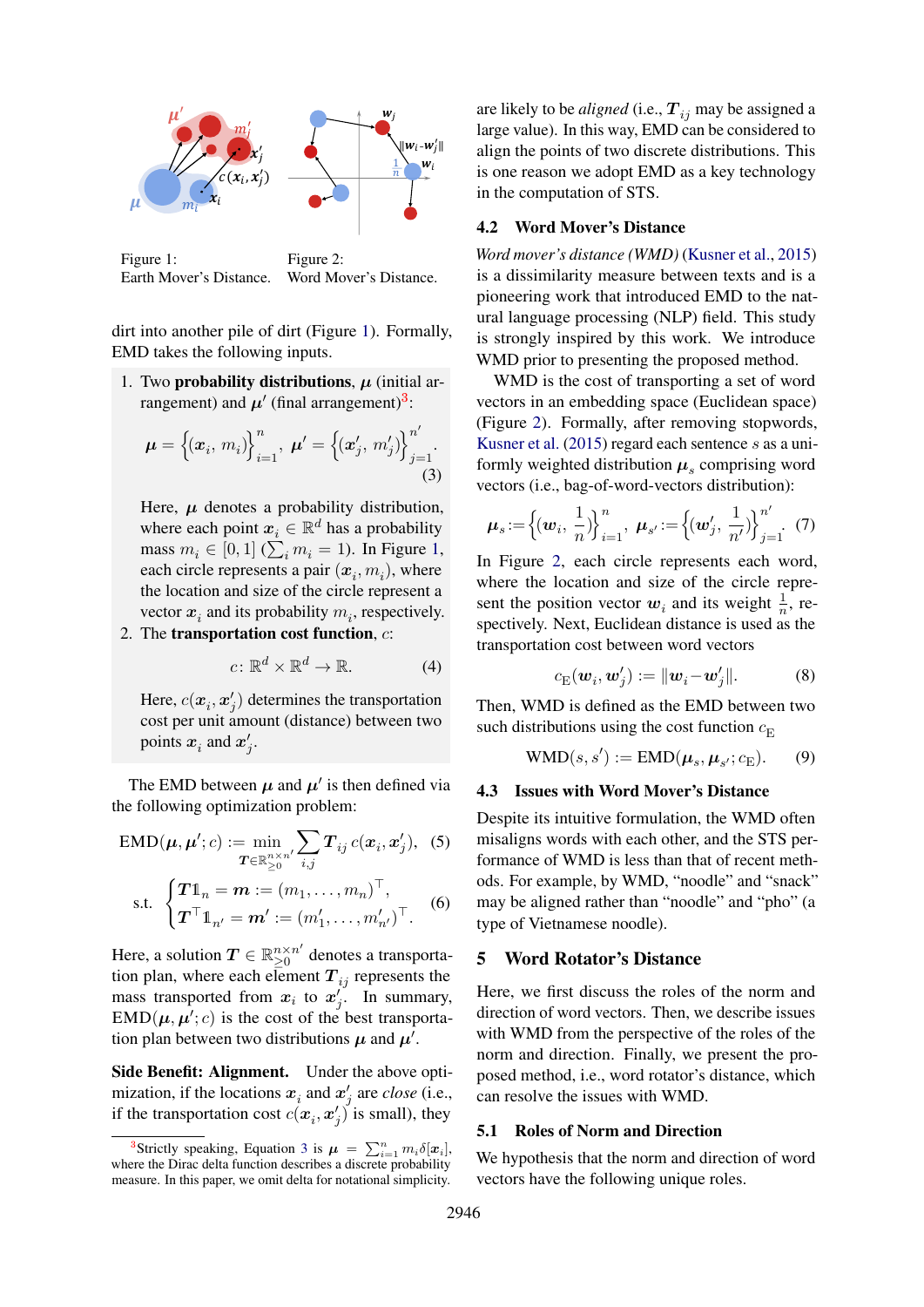

Figure 3: The addition operation implicitly uses the norm of the vectors as the weighting factor.

- Norm of a word vector as weighting factor: The norm of a word vector indicates the extent to which the word contributes to the overall meaning of a sentence.
- Angle between word vectors as dissimilarity: The angle between two word vectors (i.e., the difference between the direction of these vectors) approximates the (dis)similarity of two words.

We elaborate on the validity of this hypothesis in this section. Henceforth,  $\lambda_i$  and  $\boldsymbol{u}_i$  denote the norm and the direction vector of word vector  $w_i$ , resp.:

$$
\lambda_i := ||\boldsymbol{w}_i||, \ \boldsymbol{u}_i := \boldsymbol{w}_i/\lambda_i \ (\boldsymbol{w}_i = \lambda_i \boldsymbol{u}_i). \ (10)
$$

Each  $u_i$  is a unit vector  $(||u_i|| = 1)$ .

Additive Compositionality. As a starting point, we review the well-known nature of additive compositionality. The NLP community has confirmed that a simple sentence vector, i.e., the average of the vectors of the words in a sentence, can achieve remarkable results when used in STS tasks and many downstream tasks [\(Mitchell and Lapata,](#page-10-10) [2010;](#page-10-10) [Mikolov et al.,](#page-10-11) [2013;](#page-10-11) [Wieting et al.,](#page-10-12) [2016\)](#page-10-12).

$$
s_{\text{ADD}} = \frac{1}{n} \sum_{w_i \in s} w_i, \quad s'_{\text{ADD}} = \frac{1}{n'} \sum_{w'_j \in s'} w'_j, \quad (11)
$$

$$
\text{sim}(s, s') = \cos(s_{\text{ADD}}, s'_{\text{ADD}}). \tag{12}
$$

<span id="page-3-1"></span>Norm as Weighting Factor. Equation [11](#page-3-0) may initially appear to treat each word vector equally. However, several previous studies have confirmed that the norm of word vectors has large dispersion [\(Schakel and Wilson,](#page-10-13) [2015;](#page-10-13) [Arefyev et al.,](#page-9-9) [2018\)](#page-9-9). In other words, a sentence vector would contain word vectors of various lengths. In such cases, a word vector with a large norm will dominate in the resulting sentence vector, and vice versa (Figure [3\)](#page-3-1). Here the usefulness of additive composition (i.e., implicit weighting by the norm) suggests that the norm of each word vector functions as the weighting factor of the word when generating a sentence representation. In our experiments, we **Example 19**<br>
Figure 3. The conference in Dominics<br>
Figure 3. The conference in Dominics<br>
Figure 4. Facebook constraints in the control of the control of the control of the control of the control of the support of the con

<span id="page-3-4"></span>

Figure 4: Euclidean distance "mixes up" the norm (a weighting factor for each word) and direction vectors (for word dissimilarity).

In addition, the following are known about the relationship between word vector norm and the word importance: (i) content words tend to have larger norms than function words [\(Schakel and Wilson,](#page-10-13) [2015\)](#page-10-13); and (ii) fine-tuned word vectors have larger norms for medium-frequency words, which is consistent with the traditional weighting guideline by Luhn in information retrieval [\(Khodak et al.,](#page-10-14) [2018;](#page-10-14) [Pagliardini et al.,](#page-10-7) [2018\)](#page-10-7). Both of these observations suggest that the norm serves as a weighting factor in cases where additive composition is effective.

<span id="page-3-3"></span>Angle as Dissimilarity. What does a direction vector (i.e., the rest of the word vector "minus" its norm) represent? $4$  Obviously, the most common calculation using the direction vectors of words is to measure their angles, i.e., their cosine similarity

$$
\cos(\boldsymbol{w},\boldsymbol{w}') = \frac{\langle \boldsymbol{w}, \boldsymbol{w}' \rangle}{\lambda \lambda'} = \langle \boldsymbol{u}, \boldsymbol{u}' \rangle. \tag{13}
$$

<span id="page-3-0"></span>It is widely known that the cosine similarity of word vectors trained on the basis of the distributional hypothesis well approximates word similarity [\(Pennington et al.,](#page-10-15) [2014;](#page-10-15) [Mikolov et al.,](#page-10-11) [2013;](#page-10-11) [Bojanowski et al.,](#page-9-10) [2017\)](#page-9-10). Naturally, the difference in direction vectors represents the dissimilarity of words. In our experiments, we confirmed that cosine similarity is an empirically better proxy for word similarity compared to other measures.

### <span id="page-3-5"></span>5.2 Why doesn't WMD Work?

According to the above discussion, WMD has the following limitations.

- Weighting of words: While EMD can consider the weights of each point via their probability mass [\(3\)](#page-2-3), and the weighting factor of each word is encoded in the norm, WMD ignores the norm and weights each word vector uniformly [\(7\)](#page-2-4).
- Dissimilarity between words: While EMD can consider the distance between points via a transportation cost [\(4\)](#page-2-5), and the dissimilarity between

<span id="page-3-2"></span> $4$ Analogous to the polar coordinate system, Equation [10](#page-3-3) decouples each word vector into a one-dimensional norm and a  $(d-1)$ -dimensional direction vector.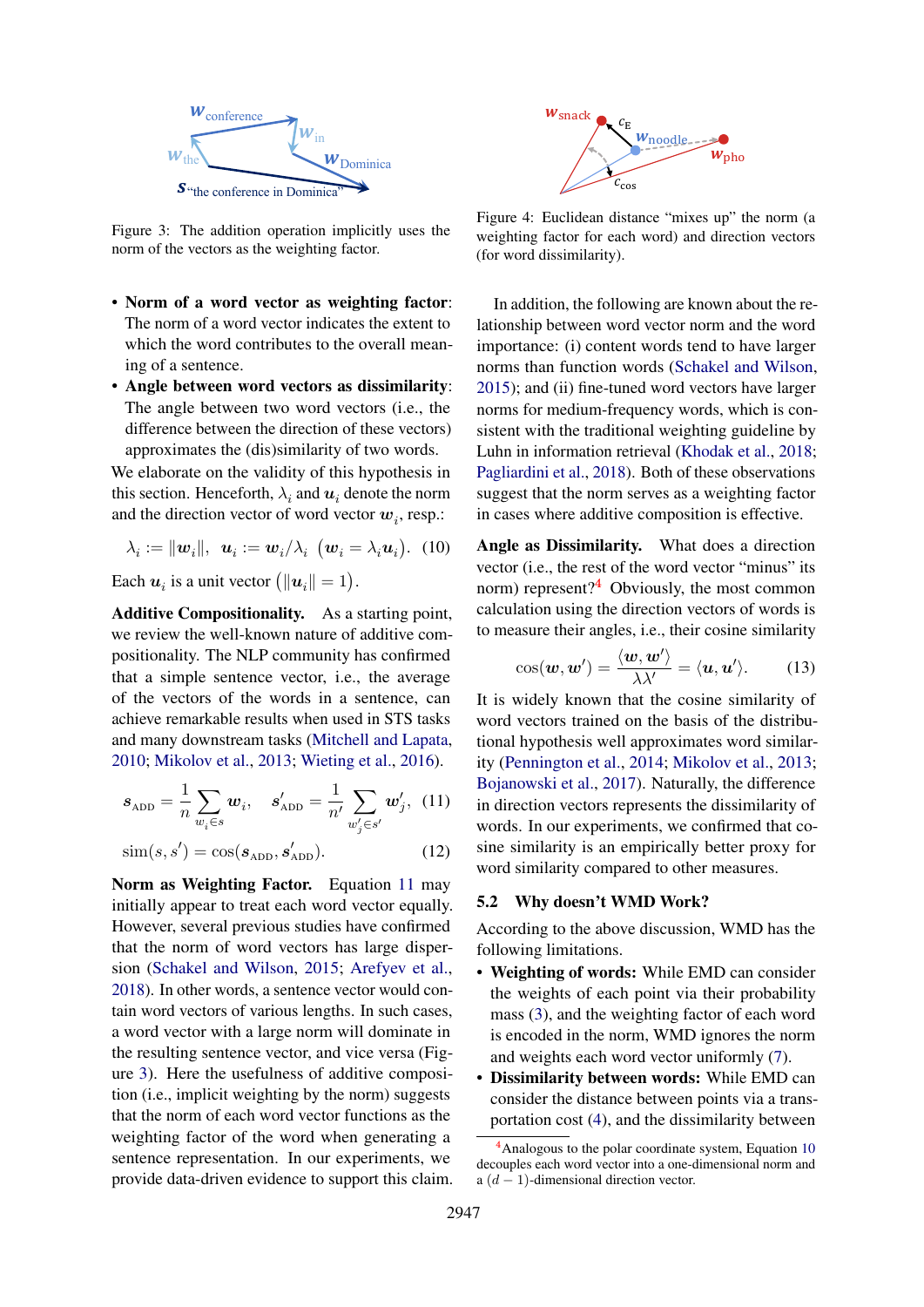<span id="page-4-3"></span>

|                         |                      |               |         | noodle pho snack Pringles noodle pho snack Pringles |                |                  |         |                         |
|-------------------------|----------------------|---------------|---------|-----------------------------------------------------|----------------|------------------|---------|-------------------------|
| noodle                  |                      | $-$ 0.43 0.58 |         | 0.83                                                | $\sim 10^{-1}$ | 3.52 3.39        |         | 4.62                    |
| pho                     | 0.43                 |               | $-0.73$ | 0.94                                                | 3.52           |                  | $-4.52$ | 5.60                    |
| snack                   |                      | $0.58$ 0.73 - |         | 0.56                                                |                | <b>3.39</b> 4.52 |         | 3.84                    |
| Pringles 0.83 0.94 0.56 |                      |               |         | $\sim$                                              |                | 4.62 5.60 3.84   |         |                         |
|                         | (a) Cosine distance. |               |         |                                                     |                |                  |         | (b) Euclidean distance. |

Table 1: Differences in behavior between cosine and Euclidean distance. For each row, the lowest value (closest word) is shown in bold. Inappropriate alignments by Euclidean distance are underlined. Here, pretrained word2vec [\(Mikolov et al.,](#page-10-11) [2013\)](#page-10-11) was used.

words can be measured by angle, WMD uses Euclidean distance, which *mixes* the weighting factor and dissimilarity.

The problematic nature of this *mixing* can be explained as follows. Euclidean transportation cost [\(8\)](#page-2-6) would misestimate the similarity of word pairs as  $low_{\langle A \rangle}$ , whose meanings are close $_{\langle B \rangle}$ but whose concreteness or importance is very different<sub> $\langle C \rangle$ </sub>, e.g., "noodle" and "pho" (Figure [4\)](#page-3-4). This is clear from the relationship between the Euclidean [\(8\)](#page-2-6) and cosine distances [\(14\)](#page-4-1):

$$
c_{\cos}(\boldsymbol{w}, \boldsymbol{w}') := 1 - \cos(\boldsymbol{w}, \boldsymbol{w}') \tag{14}
$$

$$
c_{\mathcal{E}}(\boldsymbol{w}, \boldsymbol{w}') = \sqrt{(\lambda \boldsymbol{u} - \lambda' \boldsymbol{u}')^{\top} (\lambda \boldsymbol{u} - \lambda' \boldsymbol{u}')}
$$
 (15)

$$
= \sqrt{\lambda \lambda' (2c_{\cos}(\boldsymbol{w}, \boldsymbol{w}') + (\lambda - \lambda')^2)}.
$$
 (16)

From Equation [16,](#page-4-2)  $c_{\text{E}}(\boldsymbol{w},\boldsymbol{w}')$  would be estimated as large<sub> $\langle A \rangle$ </sub> even if  $c_{\cos}(\boldsymbol{w}, \boldsymbol{w}')$  is small $\langle B \rangle$ , as long as  $|\lambda - \lambda'|$  is large<sub> $\langle C \rangle$ </sub>. Note that this undesirable property is also confirmed when using real data. Table [1](#page-4-3) and Figure [4](#page-3-4) show the cosine and Euclidean distances between the vectors of "noodle," "pho," "snack," and "Pringles" (the name of a snack). By using Euclidean distance, "noodle" and "snack" are judged to be similar (i.e., more likely to be aligned) than "noodle" and "pho."

#### 5.3 Word Rotator's Distance

Given the above considerations, we propose a simple yet powerful sentence similarity measure using EMD. The proposed method considers each sentence as a discrete distribution on the unit hypersphere and calculates EMD on this hypersphere (Figure [5\)](#page-4-4). Here, the alignment of the direction vectors corresponds to a rotation on the unit hypersphere; thus, we refer to the proposed method as *word rotator's distance (WRD)*.

Formally, we consider each sentence s as a discrete distribution  $v_s$  comprising direction vectors

<span id="page-4-4"></span>

Figure 5: Word Rotator's Distance.

weighted by their norm (bag-of-direction-vectors distribution)

$$
\boldsymbol{\nu}_s := \left\{ (\boldsymbol{u}_i, \frac{\lambda_i}{Z}) \right\}_{i=1}^n, \ \boldsymbol{\nu}_{s'} := \left\{ (\boldsymbol{u}'_j, \frac{\lambda_j}{Z'}) \right\}_{j=1}^n, \tag{17}
$$

where Z and Z' are normalizing constants ( $Z :=$  $\sum_i \lambda_i$ , so as Z'). In Figure [5,](#page-4-4) each circle represents a word, where the location and size of the circle represent the direction vector  $u_i$  and its weight  $\lambda_i/Z$ , respectively. For the cost function, we use the cosine distance

<span id="page-4-5"></span>
$$
c_{\cos}(\mathbf{u}_i, \mathbf{u}'_j) = 1 - \cos(\mathbf{u}_i, \mathbf{u}'_j) \qquad (18)
$$

<span id="page-4-2"></span><span id="page-4-1"></span>That is, a rotation cost is required to align words. Then, the WRD between two sentences is given as

$$
WRD(s, s') := EMD(\nu_s, \nu_{s'}; c_{\cos}).
$$
 (19)

Unlike WMD, the above procedure allows the proposed WRD to follow appropriate correspondences between the EMD and word vectors.

- Probability mass (weight of each point)  $\leftrightarrow$  Norm (weight of each word)
- Transportation cost (distance between points)  $\leftrightarrow$  Angle (dissimilarity between words)

Algorithm. To ensure reproducibility, we show the specific (and fairly simple) algorithm and implementation guidelines for WRD in Appendix [C.](#page-12-0)

### <span id="page-4-0"></span>6 Vector Converter-enhanced WRD

To further improve the performance of WRD, we attempted to integrate existing methods to estimate latent sentence vectors, i.e., the most powerful sentence encoders for STS, into WRD. However, determining a method to combine sentence-vector estimation methods with WRD is not straightforward task because WRD takes *word vectors* as input, whereas sentence-vector estimation methods require the processing of *sentence vectors*.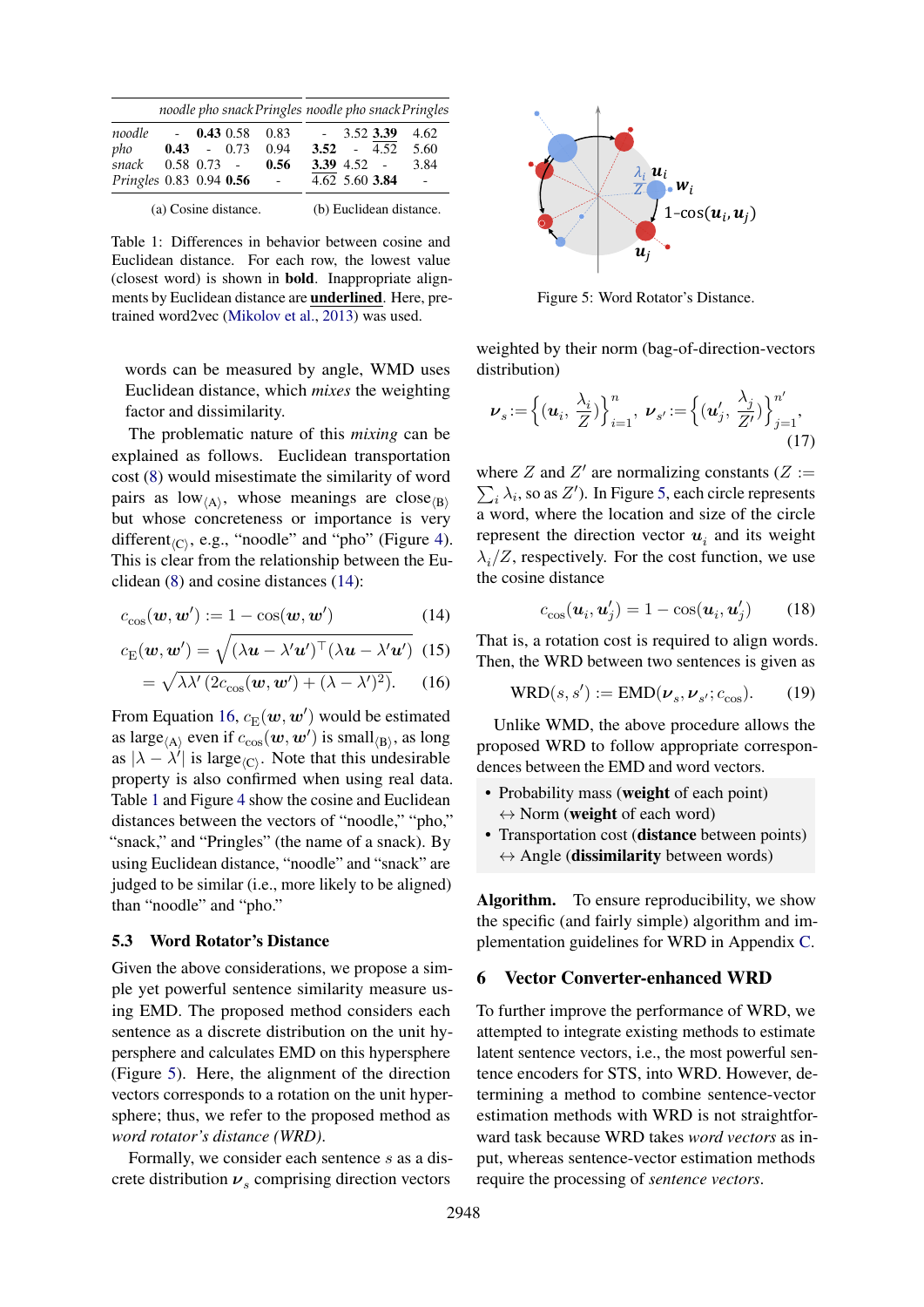#### <span id="page-5-1"></span>6.1 From Sentence Vector to Word Vector

Sentence-vector Estimation. On the basis of Arora's pioneering random-walk language model (LM) [\(Arora et al.,](#page-9-11) [2016,](#page-9-11) [2017\)](#page-9-1), a number of sentence-vector estimation methods have been proposed [\(Arora et al.,](#page-9-1) [2017;](#page-9-1) [Ethayarajh,](#page-9-2) [2018;](#page-9-2) [Liu](#page-10-8) [et al.,](#page-10-8) [2019b,](#page-10-8)[a\)](#page-10-16), and have achieved success in many NLP applications, including STS. Given pretrained vectors of words comprising a sentence, these methods allow us to estimate the latent sentence vectors that generated the word vectors. Such methods can be summarized in the following form

$$
\text{Encode}(s) = f_3\bigg(\frac{1}{n}\sum_{w\in s}\alpha_2(w)f_1(w)\bigg),\quad(20)
$$

where

- $f_1: \mathbb{R}^D \to \mathbb{R}^D$  "denoises" each word vector;
- $\alpha_2 : \mathcal{V} \to \mathbb{R}$  scales each word vector;

•  $f_3$ :  $\mathbb{R}^D \to \mathbb{R}^D$  "denoises" each sentence vector. Here, we focus on only the form of the equation for sentence-vector estimation. For specific algorithms, refer to the experimental section and Appendix [D.](#page-12-1)

Word Vector Converter. Note that all of the existing denoising function  $f_3$  is linear; thus, Equation [20](#page-5-0) can be rewritten as

$$
\text{Encode}(s) = \frac{1}{n} \sum_{w \in s} \widetilde{w} \tag{21}
$$

$$
\widetilde{\boldsymbol{w}} = f_{\text{VC}}(\boldsymbol{w}) := f_3\left(\alpha_2(w) \cdot f_1(\boldsymbol{w})\right). \tag{22}
$$

Here, the encoders first perform a transformation  $f_{\text{VC}}$  on each word vector independently and then sum them up (i.e., additive composition!). We refer to the  $f_{\text{VC}}$  as *(word) vector converter (VC)*.

### 6.2 Norm and Direction

We believe that the vector converter improves the norm and direction of pre-trained word vectors.

Norm as Weighting Factor. In Section [5,](#page-2-0) given the success of additive composition, we proposed the use of norms to weight words. In addition, in Section [6.1,](#page-5-1) we confirmed that the sentencevector estimation methods, which have achieved greater success in STS than standard additive composition, simply sum the transformed word vectors (i.e., improved additive composition). Therefore, we expect that the importance of a word  $w$  is better encoded in the norm of a converted word vector  $\tilde{\boldsymbol{w}}$ than in that of the original word vector  $w$ .

Angle as Dissimilarity. On the bases of the random-walk LM [\(Arora et al.,](#page-9-11) [2016\)](#page-9-11), the denoising function  $f_1$  makes the word vector space isotropic, i.e., uniform in the sense of angle. As a result, the angle of word vectors becomes a better proxy for word dissimilarity [\(Mu and Viswanath,](#page-10-17) [2018\)](#page-10-17). Further, the functions  $\alpha_2$  and  $f_3$  assume a more realistic LM [\(Arora et al.,](#page-9-1) [2017\)](#page-9-1). Thus, VC is expected to further improve the isotropy of the vector space and make the angle of the word vector a better proxy for word dissimilarity.

#### 6.3 Vector Converter-enhanced WRD

<span id="page-5-0"></span>As we discussed previously, converted word vectors  $\{\tilde{\boldsymbol{w}}\}$  may have preferable properties in terms of their norm and direction, and they remain word vectors (i.e., they are no longer sentence vectors); thus,  $\{\tilde{\boldsymbol{w}}\}$  can be used as is for the input of WRD. Let  $\lambda$  and  $\tilde{u}$  denote the norm and direction vector of  $\tilde{w}$ , resp.; then, a variant of WRD using  $\{\tilde{w}\}\$ is

$$
\widetilde{\nu}_s := \left\{ (\widetilde{u}_i, \frac{\widetilde{\lambda}_i}{Z}) \right\}_{i=1}^n, \widetilde{\nu}_{s'} := \left\{ (\widetilde{u}'_j, \frac{\widetilde{\lambda}_j}{Z'} ) \right\}_{j=1}^{n'}.
$$
\n(23)

$$
\text{WRD}_{\text{with VC}}(s, s') := \text{EMD}(\widetilde{\nu}_s, \widetilde{\nu}_{s'}; c_{\text{cos}}), \tag{24}
$$

where  $Z$  and  $Z'$  are normalizing constants. We believe that using  $\{\tilde{\boldsymbol{w}}\}$  will improve WRD performance because WRD depends on the weights and dissimilarities encoded in the norm and angle.

#### <span id="page-5-3"></span>7 Experiments

In this section, we experimentally confirm our hypotheses about the norm and direction vectors and the performance of WRD and VC.

For word vectors, we used the standard GloVe [\(Pennington et al.,](#page-10-15) [2014\)](#page-10-15), word2vec [\(Mikolov](#page-10-11) [et al.,](#page-10-11) [2013\)](#page-10-11), and fastText [\(Bojanowski et al.,](#page-9-10) [2017\)](#page-9-10). We did not use BERT [\(Devlin et al.,](#page-9-12) [2019\)](#page-9-12) and its variants because they are currently ineffective in unsupervised STS tasks. Refer to the Appendix [B](#page-12-2) for additional details).

For STS datasets, we used STS'15 [\(Agirre et al.,](#page-9-13) [2015\)](#page-9-13) for comparison with [Zhelezniak et al.](#page-11-3) [\(2019\)](#page-11-3); [Kiros et al.](#page-10-6) [\(2015\)](#page-10-6); [Peters et al.](#page-10-18) [\(2018\)](#page-10-18), STS bench-mark (STS-B) [\(Cer et al.,](#page-9-14) [2017\)](#page-9-14), one of the most actively used datasets, and Twitter'15 [\(Xu et al.,](#page-11-5) [2015\)](#page-11-5) to validate methods against casual writing.

For VC, we used the followings algorithms.

•  $f_1$ : All-but-the-top [\(Mu and Viswanath,](#page-10-17) [2018\)](#page-10-17), sentence-wise feature Scaling [\(Ethayarajh,](#page-9-2) [2018\)](#page-9-2)<sup>[5](#page-5-2)</sup>.

<span id="page-5-2"></span> ${}^{5}$ [Ethayarajh](#page-9-2) [\(2018\)](#page-9-2) proposed three methods, i.e., S, U, and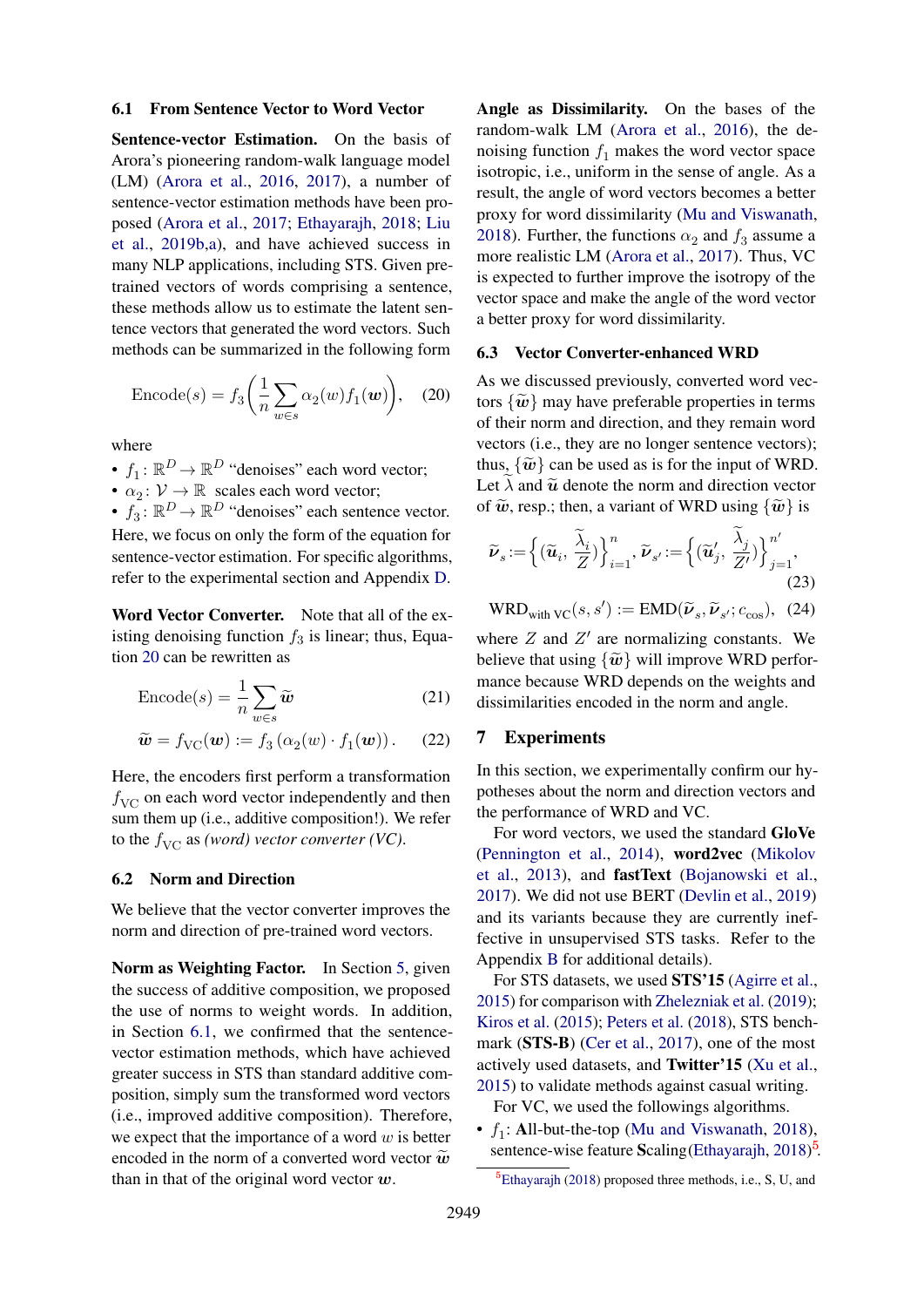<span id="page-6-0"></span>

|                                  |  | $ADD$ $W/O$ NORM |                          | $ADD$ $W/O$ $M$ diff        |                                  | $ADD$ $W/O$ $M$ diff       |                                                                                       | $ADD$ $W/O$ $M$ diff |  |
|----------------------------------|--|------------------|--------------------------|-----------------------------|----------------------------------|----------------------------|---------------------------------------------------------------------------------------|----------------------|--|
| GloVe                            |  |                  | <b>54.16</b> 46.25 GloVe |                             | <b>57.60</b> 50.83 6.77 word2vec |                            | <b>72.22</b> 62.97 9.25 fastText                                                      | 71.49 59.25 12.24    |  |
| word2vec $72.43\,63.20 + A$      |  |                  |                          | 67.56 59.03 8.53 $+A$       |                                  | $72.32\,63.37\,8.95\, + A$ |                                                                                       | 69.67 57.34 12.33    |  |
| fastText $70.40$ 56.31 + AW      |  |                  |                          |                             | 76.06 59.03 $17.03 + AW$         |                            | 76.61 63.37 13.24 + AW                                                                | 79.09 57.34 21.75    |  |
|                                  |  |                  |                          |                             |                                  |                            | $+$ VC(AWR) 77.51 59.71 17.80 + VC(AWR) 77.33 63.96 13.37 + VC(AWR) 79.68 57.24 22.44 |                      |  |
| (a) Pre-trained word<br>vectors. |  |                  |                          | (b) Converted word vectors. |                                  |                            |                                                                                       |                      |  |

Table 2: Norm has a large impact on additive composition. Pearson's  $r \times 100$  between the predicted and gold scores is reported. The best result in each row is indicated in bold. The STS-B dataset (dev) was used.

- $\bullet$   $\alpha_{2}$ : SIF Weighting [\(Arora et al.,](#page-9-1) [2017\)](#page-9-1), Unsupervised SIF weighting [\(Ethayarajh,](#page-9-2) [2018\)](#page-9-2).
- $f_3$ : Common component **R**emoval [\(Arora](#page-9-1) [et al.,](#page-9-1) [2017\)](#page-9-1), Piecewise CCR [\(Ethayarajh,](#page-9-2) [2018\)](#page-9-2), Conceptor removal [\(Liu et al.,](#page-10-8) [2019b\)](#page-10-8).

Henceforth, a bold character denotes each method. In addition, VC(AWR), for example, denotes VC induced by A, W, and R. Note that we did not tune hyperparameters; we used values reported in previous studies. See Appendix [D](#page-12-1) for details.

#### 7.1 Workings of Norm

Here, we experimentally confirm whether the norm of a word vector is in fact a good proxy of the word's in-sentence importance.

Pre-trained Word Vectors. Let us consider another additive composition than that in Equation [11,](#page-3-0) which excludes the effect of weighting by the norm

$$
s_{\text{ADD W/O NORM}} = \sum_{w_i \in s} w_i / \lambda_i = \sum_{w_i \in s} u_i. \quad (25)
$$

Table [2a](#page-6-0) shows the experimental results obtained using two types of sentence vectors  $(11)$ ,  $(25)$ . Ignoring the norm of the word vectors produced consistently poor performance. This demonstrates that the norm of a word vector certainly plays the role of the weighting factor of the word.

Converted Word Vectors. To verify our hypothesis that VC improves the norm, we performed the same experiments as above using converted word vectors. Table [2b](#page-6-0) shows that as the word vectors are gradually converted, the difference in predictive performance between Equation [11](#page-3-0) and [25](#page-6-1) (i.e., the performance gain by norm) increased. This fact supports our hypothesis that VC "grows" the norm.

<span id="page-6-2"></span>

|          | L <sub>2</sub> | DOT                          | COS   | COS<br>original<br>vector | COS<br>+ A | COS<br>+ VC<br>(AWR) |
|----------|----------------|------------------------------|-------|---------------------------|------------|----------------------|
| GloVe    |                |                              |       | GloVe                     |            |                      |
|          |                | MEN 73.36 80.79 80.49        |       | 80.49                     | 82.58      | 83.69                |
| RW       |                | 45.13 48.17 51.04            |       | 51.04                     | 57.87      | 57.96                |
| word2vec |                |                              |       | word2vec                  |            |                      |
|          |                | MEN 62.31 74.46 <b>78.20</b> |       | 78.20                     | 80.22      | 80.15                |
| RW       |                | 35.10 51.29 55.80            |       | 55.80                     | 57.39      | 57.47                |
| fastText |                |                              |       | fastText                  |            |                      |
|          |                | MEN 68.67 79.37              | 84.55 | 84.55                     | 85.51      | 85.91                |
| RW       |                | 47.24 53.83 62.17            |       | 62.17                     | 62.98      | 62.75                |
|          |                |                              |       |                           |            |                      |

(a) It is better to use only di-(b) VC gradually "grows" the rection instead of the norm. direction of word vectors.

Table 3: The angle of word vectors is a good proxy for word similarity. Spearman's  $\rho \times 100$  between the predicted and gold scores is reported. In each row, the best result and results where the difference from the best result was  $< 0.5$  are indicated in **bold**. <sup>[6](#page-6-3)</sup>

#### <span id="page-6-1"></span>7.2 Workings of Angle

We assumed the angle between two word vectors is a good proxy for the dissimilarity of two words. Presently, the cosine similarity between word vectors is a common metrics to compute word dissimilarity; however, several alignment-based STS methods employ Euclidean distance [\(Kusner et al.,](#page-10-1) [2015\)](#page-10-1) or dot product [\(Zhelezniak et al.,](#page-11-3) [2019\)](#page-11-3). Therefore, a question arises, i.e., which is the most suitable method to compute word dissimilarity? To answer this question, we compared dissimilarity metrics using nine word similarity datasets<sup>[7](#page-6-4)</sup>.

Pre-trained Word Vectors. Table [3a](#page-6-2) shows that cosine similarity (i.e., ignoring the norm) yields relatively higher correlation with human evaluations compared to dot product or Euclidean distance (i.e., using the norm). This indicates that the angle of

P. For the correctness, we abbreviate this series of methods as SUP, which was abbreviated as UP in the original paper.

<span id="page-6-3"></span> $6$ <sup>"+</sup> AW" is omitted from Table [3b](#page-6-2) because W (i.e., the scaling function) alone does not change the angle.

<span id="page-6-4"></span><sup>7</sup> See Appendix [A](#page-11-6) for details regarding the datasets. While the results for the two larger datasets are presented here, the results for all nine datasets are presented in Appendix [E.](#page-13-0)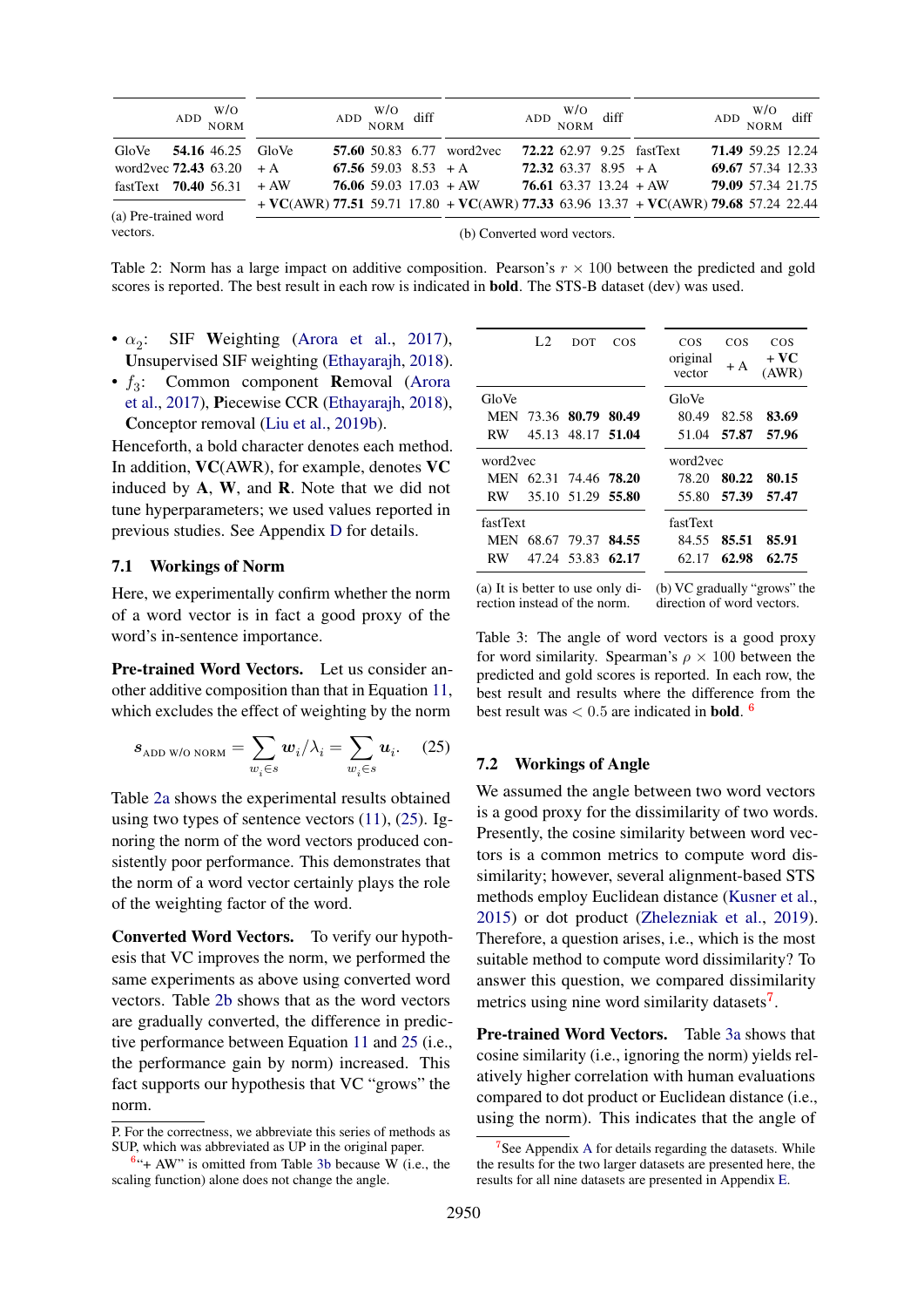<span id="page-7-0"></span>

|                                                             |  | GloVe word2vec fastText<br>WMD WRD WMD WRD WMD WRD |         |  |
|-------------------------------------------------------------|--|----------------------------------------------------|---------|--|
| original vector 65.74 67.70 67.21 70.91 64.06 69.31<br>$+A$ |  | 65.44 68.26 67.09 71.23 63.79 69.34                |         |  |
| $+AW$<br>$+$ VC(AWR) 64.74 76.87 64.89 76.04 62.47 77.56    |  | 64.76 76.08 64.97 75.00 62.47 76.90                |         |  |
| $+$ SIF weights 75.42 - 73.90 -                             |  |                                                    | 74.64 - |  |

Table 4: The combination of WRD and VC gave the best performance. Pearson's  $r \times 100$  between the predicted and gold scores is reported. The STS-B dataset (dev) was used. The best result and results where the difference from the best  $< 0.5$  in each row are in **bold**, and the best results are further underlined.

word vectors encodes the dissimilarity of words relatively well; in contrast, the norm is not relevant.

Converted Word Vectors. In view of the discussion given in Section [6,](#page-4-0) we expected that the word dissimilarity of  $w$  and  $w'$  would be better encoded in the angle between the converted word vectors  $\langle \widetilde{u}, \widetilde{u}' \rangle = \cos(\widetilde{w}, \widetilde{w}')$  than that between the original word vectors  $\langle v, v' \rangle = \cos(\omega, w')$ . Table 3b nal word vectors  $\langle u, u' \rangle = \cos(w, w')$ . Table [3b](#page-6-2) shows that, as the word vectors were gradually converted, the angle of word vectors became more accurate as a measure of the dissimilarity of words.

### 7.3 Ablation Study

We experimentally confirmed the effectiveness of each WRD and VC, through the degree of performance improvement over the baseline WMD. Table [4](#page-7-0) shows the results. In nearly all cases, WRD demonstrated higher performance than WMD. We summarize some major findings as follows.

- The performance of WRD improves steadily, as word vectors are transformed by VC, because WRD can directly utilize the weight and dissimilarity encoded in the norm and angle, whose quality is enhanced by VC. Conversely, WMD does not benefit from VC.
- One may consider that W (SIF weighting) can be used directly as the probability mass for WMD because it is simply a scaling factor for each word. "+ SIF weights" in Table [4](#page-7-0) represents such a computation; however, even when WMD and employed SIF directly, it did not reach the performance of WRD and VC.

Following [Kusner et al.](#page-10-1) [\(2015\)](#page-10-1), we further experimented with stopword removal. Stopword removal was a good heuristic that gave both WMD and WRD a large performance gain similar to SIF; how-

<span id="page-7-3"></span>

|                                                                    | STS'15 STS-B Twitter |         |       |
|--------------------------------------------------------------------|----------------------|---------|-------|
| GloVe – Additive Composition                                       |                      |         |       |
| $GloVe^{\dagger}$                                                  | 56.08                | 45.57   | 29.35 |
| GloVe + $WR^{\dagger}$ (Arora et al., 2017)                        | 67.74                | 62.85   | 40.03 |
| $GloVe + SUP^{\dagger}$ (Ethayarajh, 2018)                         | 74.38                | 71.03   | 50.24 |
| GloVe - Considering Word Alignment                                 |                      |         |       |
| $WMD^{\dagger}$ (Kusner et al., 2015)                              | 67.11                | 52.19   | 45.04 |
| $WMD^{\dagger}$ w/o stopwords                                      | 72.02                | 70.05   | 42.41 |
| DynaMax (Zhelezniak et al., 2019)                                  | 70.9                 |         |       |
| BERTScore <sup>†</sup> (Zhang et al., 2019)                        | 67.26                | 50.93   | 44.77 |
| <b>WRD</b>                                                         | 68.80                | 54.03   | 43.86 |
| $WRD + VC(WR)$                                                     | 74.23                | 66.82   | 49.35 |
| $WRD + VC(SUP)$                                                    | 77.03                | 72.66   | 55.90 |
| $WRD + VC(SWC)$                                                    | 77.63                | 73.14   | 56.81 |
| fastText – Additive Composition                                    |                      |         |       |
| fastText <sup>†</sup>                                              | 67.85                | 60.95   | 51.42 |
| fastText + $WR^{\dagger}$ (Arora et al., 2017)                     | 72.15                | 69.48   | 48.76 |
| fastText + $SUP†$ (Ethayarajh, 2018)                               | 76.22                | 74.24   | 53.70 |
| fastText – Considering Word Alignment                              |                      |         |       |
| $WMD^{\dagger}$ (Kusner et al., 2015)                              | 67.58                | 52.31   | 44.34 |
| WMD <sup>†</sup> w/o stopwords                                     | 71.61                | 69.41   | 40.94 |
| DynaMax (Zhelezniak et al., 2019)                                  | 76.6                 |         |       |
| BERTScore <sup>†</sup> (Zhang et al., 2019)                        | 69.00                | 53.86   | 52.95 |
| <b>WRD</b>                                                         | 73.31                | 62.10   | 56.70 |
| $WRD + VC(WR)$                                                     | 76.81                | 71.94   | 54.93 |
| $WRD + VC(SUP)$                                                    | 77.41                | 76.97   | 57.54 |
| $WRD + VC(SWC)$                                                    | 77.85                | 74.94   | 58.22 |
| Sent2Vec (Pagliardini et al., 2018)                                |                      | $75.5*$ |       |
| Skip-Thought <sup><math>\ddagger</math></sup> (Kiros et al., 2015) | 46                   |         |       |
| ELMo <sup><math>‡</math></sup> (Peters et al., 2018)               | 68                   |         |       |

Table 5: Pearson's  $r \times 100$  between the predicted and gold scores is shown. The best results in each dataset, word vector, and strategy for computing the textual similarity ("Additive composition" or "Considering Word Alignment") are in bold; and the best results regardless of the strategy are further underlined. Each row marked (†) was re-implemented by us. Each value marked (‡) was taken from [Perone et al.](#page-10-19) [\(2018\)](#page-10-19), and marked  $(*)$  was taken from STS Wiki $^8$  $^8$ .

ever, the above two findings remained unchanged. See Appendix [E](#page-13-0) for additional details.

#### 7.4 Benchmark Tasks

Finally, we compared the performance of the proposed WRD and VC methods to that of various baselines, including recent alignment-based methods, i.e., WMD [\(Kusner et al.,](#page-10-1) [2015\)](#page-10-1), BERTScore [\(Zhang et al.,](#page-11-2)  $2019$  $2019$ )<sup>9</sup>, and **DynaMax** [\(Zhelezniak](#page-11-3) [et al.,](#page-11-3) [2019\)](#page-11-3). The results are shown in Table [5.](#page-7-3) We summarize our major findings as follows.

• Among the methods that consider word alignment, WRD + VC achieved the best performance. This is likely due to the fact that other meth-

<span id="page-7-1"></span>8 [http://ixa2.si.ehu.es/stswiki/index.php/](http://ixa2.si.ehu.es/stswiki/index.php/STSbenchmark) [STSbenchmark](http://ixa2.si.ehu.es/stswiki/index.php/STSbenchmark)

<span id="page-7-2"></span>**BERTS**core was used as an STS method. We did not use BERT itself. See Appendix [B](#page-12-2) for details.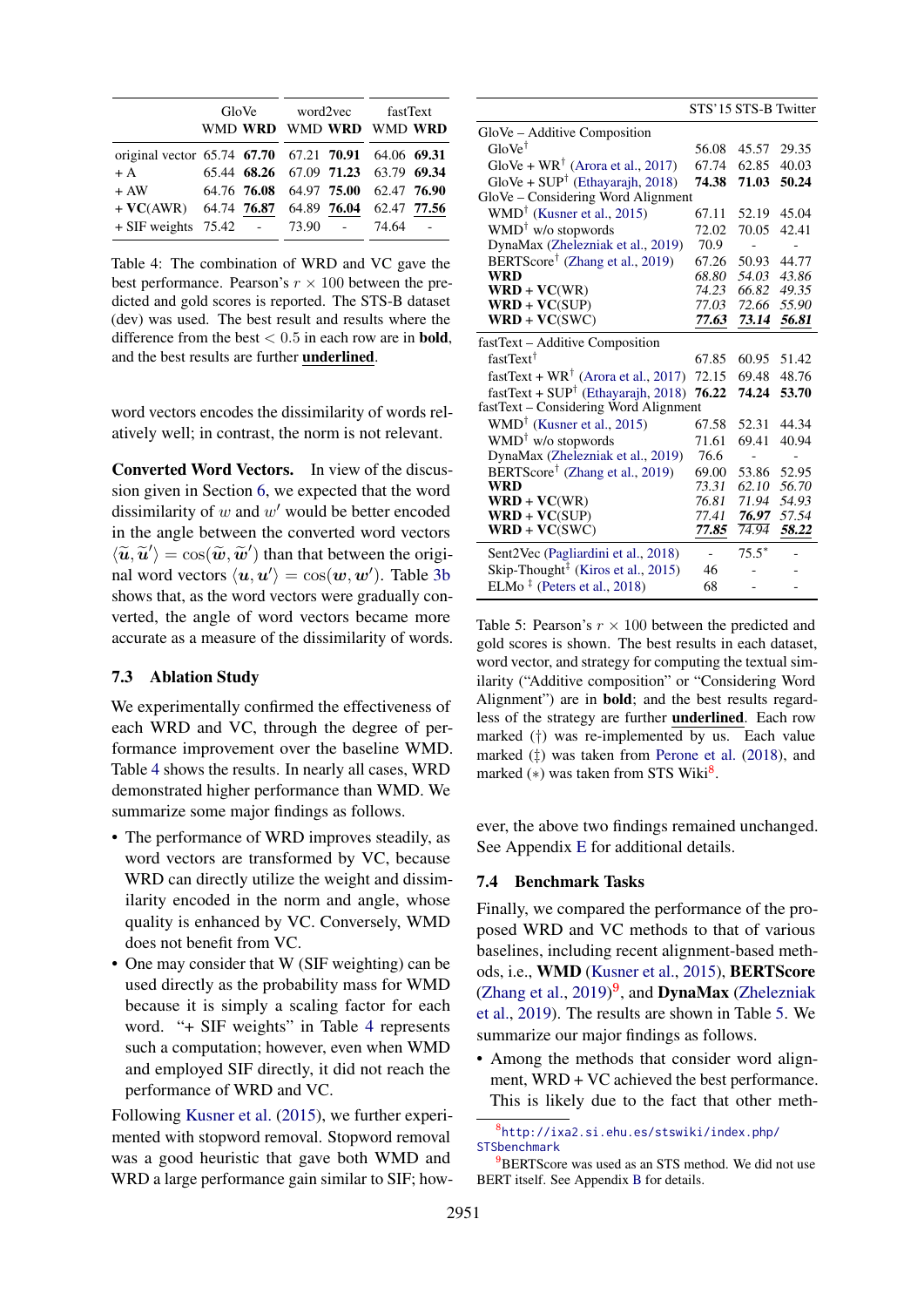ods employ Euclidean distance (WMD) or dot product (DynaMax) as word similarity measures. These metrics cannot distinguish the two types of information (i.e., weight and dissimilarity). BERTScore applies cosine similarity like WRD; however, BERTScore was inferior to WRD on average, which can be attributed to the fact that BERTScore completely disregards the norm.

• Compared to strong baselines based on additive composition (+WR, +SUP), WRD using the same word vectors  $(+VC(WR), +VC(WR))$  performed equally or better. This result was unexpected given that +WR and +SUP were originally proposed to create sentence vectors, and WRD simply uses them without tuning. Thus, we believe that considering word alignment is an inherently good principle for STS.

Refer to Appendix [E](#page-13-0) for the more comprehensive results obtained using additional datasets and methods, including (semi-)supervised approaches.

### 8 Connection to Other Methods

Finally, we discuss the relationships among *WRD*, *WMD*, and cosine similarity of additive composition [\(11,](#page-3-0) [12\)](#page-3-5), which we refer to as *ADD*, from a sentence representation perspective.

Connection to Additive Composition. Surprisingly, ADD is a special case (i.e., a simplified version) of WRD. In fact, given a discrete-distribution representation containing only a single sentence vector, i.e.,  $\mu_s^{\text{point}} = \{(s, 1)\}\text{, the obvious EMD}$ cost using cosine distance is equivalent to ADD.

 $\mathrm{EMD}(\bm{\mu}_s^{\mathrm{point}}, \bm{\mu}_{s'}^{\mathrm{point}}$  $S_{s'}^{\text{point}}$ ;  $c_{\cos}$ ) = 1 – cos(s, s'). (26) This relationship between ADD and WRD becomes clearer when examining their sentence representations using the norm  $(\lambda_i)$  and direction vector  $(u_i)$ :

$$
s_{\text{ADD}} \propto \frac{1}{Z} \sum_{i} \lambda_i \boldsymbol{u}_i, \ \boldsymbol{\nu}_{\text{WRD}} = \frac{1}{Z} \sum_{i} \lambda_i \delta[\boldsymbol{u}_i], (27 \text{ a,b})
$$

where  $Z := \sum_i \lambda_i$ , and  $\delta[\cdot]$  is the Dirac delta function. Initially, they appear quite similar. However, the key difference is that ADD treats a sentence as a single vector (the barycenter of direction vectors), whereas WRD treats a sentence as a set of direction vectors. Given that STS tasks require word alignment (where words are treated disjointly), it is natural that WRD (where word vectors are treated disjointly) achieves better performance on STS tasks<sup>[10](#page-8-0)</sup>.

Connection to WMD. Why do WMD and WRD differ in performance on STS tasks even though both represent sentences as bag-of-word-vectors representations? Sentence representations for ADD and WMD are as follows:

<span id="page-8-2"></span>
$$
s_{\text{ADD}} = \frac{1}{n} \sum_{i} 1 \cdot w_i, \ \mu_{\text{WMD}} = \frac{1}{n} \sum_{i} 1 \cdot \delta[w_i]. (28 \text{ a,b})
$$

The barycenters [\(27a](#page-8-1)), [\(28a](#page-8-2)) for ADD are identical up to scale because  $\lambda_i u_i = w_i$  holds. In contrast, the discrete distributions [\(27b](#page-8-1)) for WRD and [\(28b](#page-8-2)) for WMD are quite different. WRD treats the norm  $\lambda$  as a weighting factor, as ADD implicitly does [\(28a](#page-8-2)). In contrast, WMD assigns uniform weights to both long and short vectors [\(28b](#page-8-2)), which is one reason the most natural representation [\(28b](#page-8-2)) employed by WMD does not work effectively.

The difference in performance between WMD and WRD can also be explained by the difference in the transportation cost functions. Many word embeddings use inner product as the training objective function, i.e., the origin of the embedding space is meaningful. Also, cosine distance used in WRD depends on the position of the origin. In contrast, parallel translation invariant Euclidean cost used in WMD ignores the position of the origin.

## 9 Conclusion

<span id="page-8-1"></span>In this paper, we first indicated (i) that the *norm* and *angle* of word vectors are good proxies for the importance of a word and dissimilarity between words, respectively, and (ii) that some previous alignment-based STS methods inappropriately "mix up" them. With these findings, we have proposed word rotator's distance (WRD), which is a new unsupervised, EMD-based STS metric. WRD was designed so that the norm and angle of word vectors correspond to the probability mass and transportation cost in EMD, respectively. In addition, we found that the latest powerful sentencevector estimation methods implicitly improve the norm and angle of word vectors, and we can exploit this effect as a word vector converter (VC). In experiments on multiple STS tasks, the proposed methods outperformed not only alignment-based methods such as word mover's distance, but also powerful addition-based sentence vectors.

<span id="page-8-0"></span> $10$ In contrast, we have confirmed that ADD demonstrated higher performance than WRD on the topic similarity task

<sup>(</sup>SICK-R. See Appendix [E](#page-13-0) for details). For a task where it is sufficient to know the trend of the meaning of the entire sentence, it may be preferable to aggregate the meaning of the entire sentence into a single vector.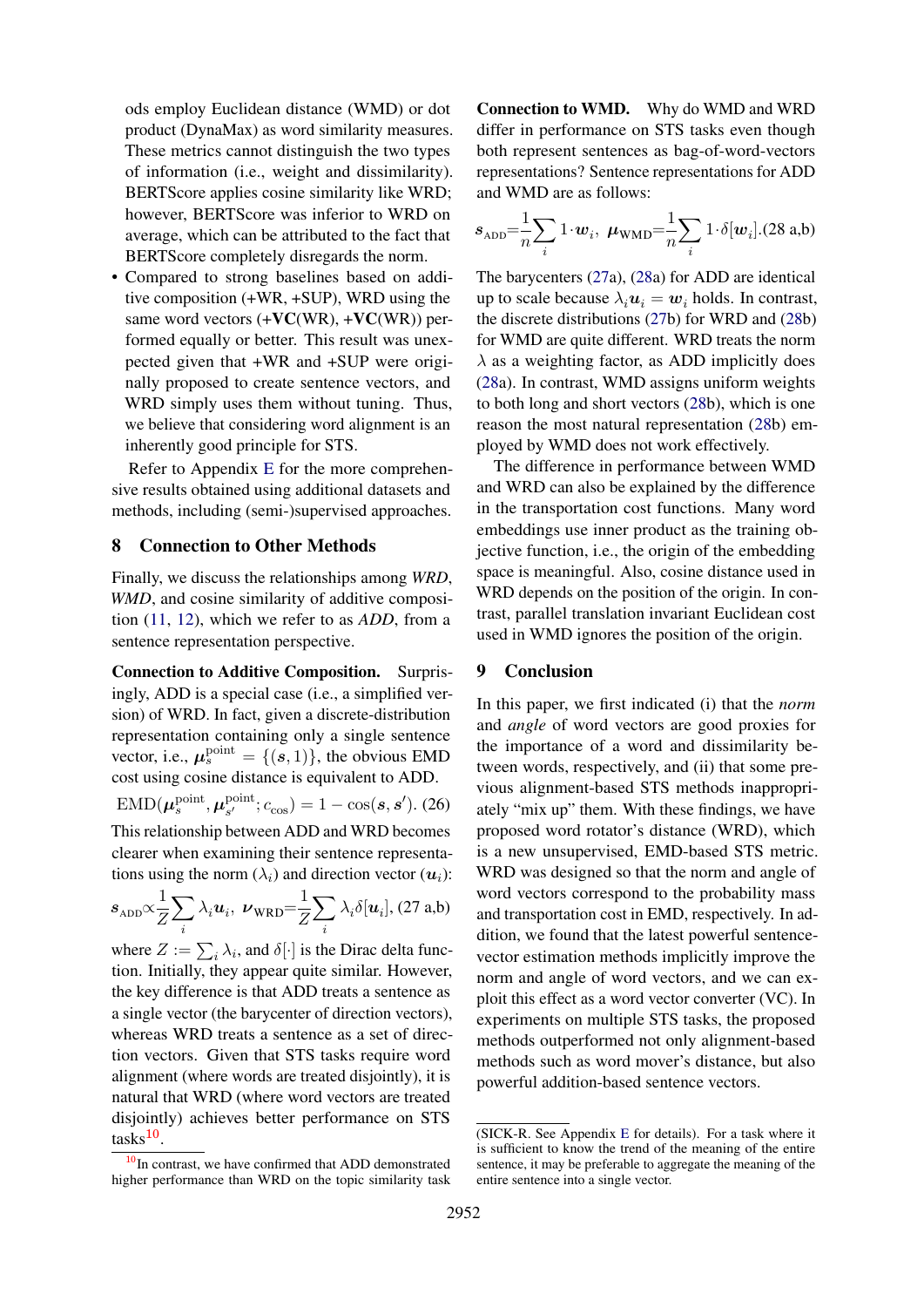#### Acknowledgments

We appreciate the helpful comments from the anonymous reviewers. We thank Emad Kebriaei for indicating how to normalize the sentence vectors. We also thank Benjamin Heinzerling, Masashi Yoshikawa, Hiroki Ouchi, Sosuke Kobayashi, Paul Reisert, Ana Brassard, and Shun Kiyono for constructive comments on the manuscript; and Masatoshi Suzuki and Goro Kobayashi for technical support. This work was supported by JST CREST, Grant Number JPMJCR1513, Japan. This work was also supported by JSPS KAKENHI, Grant Numbers JP19J21913 and JP19H04162.

### References

- <span id="page-9-13"></span>Eneko Agirre, Carmen Banea, Claire Cardie, Daniel Cer, Mona Diab, Aitor Gonzalez-Agirre, Weiwei Guo, Iñigo Lopez-Gazpio, Montse Maritxalar, Rada Mihalcea, German Rigau, Larraitz Uria, and Janyce Wiebe. 2015. [SemEval-2015 Task 2: Semantic Tex](https://doi.org/10.18653/v1/S15-2045)[tual Similarity, English, Spanish and Pilot on Inter](https://doi.org/10.18653/v1/S15-2045)[pretability.](https://doi.org/10.18653/v1/S15-2045) In *SemEval*, pages 252–263.
- <span id="page-9-17"></span>Eneko Agirre, Carmen Banea, Claire Cardie, Daniel Cer, Mona Diab, Aitor Gonzalez-Agirre, Weiwei Guo, Rada Mihalcea, German Rigau, and Janyce Wiebe. 2014. [SemEval-2014 Task 10: Multilingual](https://doi.org/10.3115/v1/S14-2010) [Semantic Textual Similarity.](https://doi.org/10.3115/v1/S14-2010) In *SemEval*, pages 81– 91.
- <span id="page-9-18"></span>Eneko Agirre, Carmen Banea, Daniel Cer, Mona Diab, Aitor Gonzalez-Agirre, Rada Mihalcea, German Rigau, and Janyce Wiebe. 2016. [SemEval-2016](https://doi.org/10.18653/v1/S16-1081) [Task 1: Semantic Textual Similarity, Monolingual](https://doi.org/10.18653/v1/S16-1081) [and Cross-Lingual Evaluation.](https://doi.org/10.18653/v1/S16-1081) In *SemEval*, pages 497–511.
- <span id="page-9-0"></span>Eneko Agirre, Daniel Cer, Mona Diab, and Aitor Gonzalez-Agirre. 2012. [SemEval-2012 Task 6: A](https://aclweb.org/anthology/papers/S/S12/S12-1051/) [Pilot on Semantic Textual Similarity.](https://aclweb.org/anthology/papers/S/S12/S12-1051/) In *\*SEM*, pages 385–393.
- <span id="page-9-3"></span>Eneko Agirre, Daniel Cer, Mona Diab, Aitor Gonzalez-Agirre, and Weiwei Guo. 2013. [\\*SEM 2013 shared](https://www.aclweb.org/anthology/papers/S/S13/S13-1004/) [task: Semantic Textual Similarity.](https://www.aclweb.org/anthology/papers/S/S13/S13-1004/) In *\*SEM*, pages 32–43.
- <span id="page-9-5"></span>David Alvarez-Melis, Tommi S. Jaakkola, and Stefanie Jegelka. 2018. [Structured Optimal Transport.](http://proceedings.mlr.press/v84/alvarez-melis18a.html) In *AISTATS*, volume 84 of *Proceedings of Machine Learning Research*, pages 1771–1780.
- <span id="page-9-9"></span>Nikolay Arefyev, Pavel Ermolaev, and Alexander Panchenko. 2018. [How much does a word weigh?](http://arxiv.org/abs/1805.09209v2) [Weighting word embeddings for word sense induc](http://arxiv.org/abs/1805.09209v2)[tion.](http://arxiv.org/abs/1805.09209v2) *arXiv:1805.09209*.
- <span id="page-9-11"></span>Sanjeev Arora, Yuanzhi Li, Yingyu Liang, Tengyu Ma, and Andrej Risteski. 2016. [A Latent Variable Model](https://doi.org/10.1162/tacl{_}a{_}00106)

[Approach to PMI-based Word Embeddings.](https://doi.org/10.1162/tacl{_}a{_}00106) *TACL*, 4:385–399.

- <span id="page-9-1"></span>Sanjeev Arora, Yingyu Liang, and Tengyu Ma. 2017. [A Simple but Tough-to-Beat Baseline for Sentence](https://openreview.net/forum?id=SyK00v5xx) [Embeddings.](https://openreview.net/forum?id=SyK00v5xx) In *ICLR*.
- <span id="page-9-19"></span>Steven Bird and Edward Loper. 2004. [NLTK: The](https://www.aclweb.org/anthology/P04-3031) [Natural Language Toolkit.](https://www.aclweb.org/anthology/P04-3031) In *Proceedings of the ACL Interactive Poster and Demonstration Sessions*, pages 214–217.
- <span id="page-9-10"></span>Piotr Bojanowski, Edouard Grave, Armand Joulin, and Tomas Mikolov. 2017. [Enriching Word Vectors with](https://doi.org/10.1162/tacl{_}a{_}00051) [Subword Information.](https://doi.org/10.1162/tacl{_}a{_}00051) *TACL*, 5:135–146.
- <span id="page-9-15"></span>Elia Bruni, Gemma Boleda, Marco Baroni, and Nam-Khanh Tran. 2012. [Distributional Semantics in](https://www.aclweb.org/anthology/P12-1015) [Technicolor.](https://www.aclweb.org/anthology/P12-1015) In *ACL*, pages 136–145.
- <span id="page-9-14"></span>Daniel Cer, Mona Diab, Eneko Agirre, Iñigo Lopez-Gazpio, and Lucia Specia. 2017. [SemEval-2017](https://doi.org/10.18653/v1/S17-2001) [Task 1: Semantic Textual Similarity Multilingual](https://doi.org/10.18653/v1/S17-2001) [and Crosslingual Focused Evaluation.](https://doi.org/10.18653/v1/S17-2001) In *SemEval*, pages 1–14.
- <span id="page-9-8"></span>Daniel Cer, Yinfei Yang, Sheng yi Kong, Nan Hua, Nicole Limtiaco, Rhomni St. John, Noah Constant, Mario Guajardo-Céspedes, Steve Yuan, Chris Tar, Yun Hsuan Sung, Brian Strope, and Ray Kurzweil. 2018. [Universal Sentence Encoder for English.](https://doi.org/10.18653/v1/d18-2029) In *EMNLP (System Demonstrations)*, pages 169–174.
- <span id="page-9-4"></span>Elizabeth Clark, Asli Celikyilmaz, and Noah A Smith. 2019. [Sentence Mover's Similarity: Automatic](https://doi.org/10.18653/v1/P19-1264) [Evaluation for Multi-Sentence Texts.](https://doi.org/10.18653/v1/P19-1264) In *ACL*, pages 2748–2760.
- <span id="page-9-7"></span>Alexis Conneau, Douwe Kiela, Holger Schwenk, Loïc Barrault, and Antoine Bordes. 2017. [Supervised](https://doi.org/10.18653/v1/D17-1070) [Learning of Universal Sentence Representations](https://doi.org/10.18653/v1/D17-1070) [from Natural Language Inference Data.](https://doi.org/10.18653/v1/D17-1070) In *EMNLP*, pages 670–680.
- <span id="page-9-6"></span>Marco Cuturi. 2013. [Sinkhorn Distances: Lightspeed](https://papers.nips.cc/paper/4927-sinkhorn-distances-lightspeed-computation-of-optimal-transport) [Computation of Optimal Transport.](https://papers.nips.cc/paper/4927-sinkhorn-distances-lightspeed-computation-of-optimal-transport) In *NIPS*, pages 2292–2300.
- <span id="page-9-12"></span>Jacob Devlin, Ming-Wei Chang, Kenton Lee, and Kristina Toutanova. 2019. [BERT: Pre-training of](https://doi.org/10.18653/v1/N19-1423) [Deep Bidirectional Transformers for Language Un](https://doi.org/10.18653/v1/N19-1423)[derstanding.](https://doi.org/10.18653/v1/N19-1423) In *NAACL*, pages 4171–4186.
- <span id="page-9-2"></span>Kawin Ethayarajh. 2018. [Unsupervised Random Walk](https://aclweb.org/anthology/papers/W/W18/W18-3012/) [Sentence Embeddings: A Strong but Simple Base](https://aclweb.org/anthology/papers/W/W18/W18-3012/)[line.](https://aclweb.org/anthology/papers/W/W18/W18-3012/) In *Rep4NLP*, pages 91–100.
- <span id="page-9-16"></span>Lev Finkelstein, Evgeniy Gabrilovich, Yossi Matias, Ehud Rivlin, Zach Solan, Gadi Wolfman, and Eytan Ruppin. 2002. [Placing Search in Context: The Con](https://doi.org/10.1145/503104.503110)[cept Revisited.](https://doi.org/10.1145/503104.503110) *ACM Transactions on Information Systems*, 20(1):116–131.
- <span id="page-9-20"></span>R'emi Flamary and Nicolas Courty. 2017. [POT Python](https://pythonot.github.io/) [Optimal Transport library.](https://pythonot.github.io/)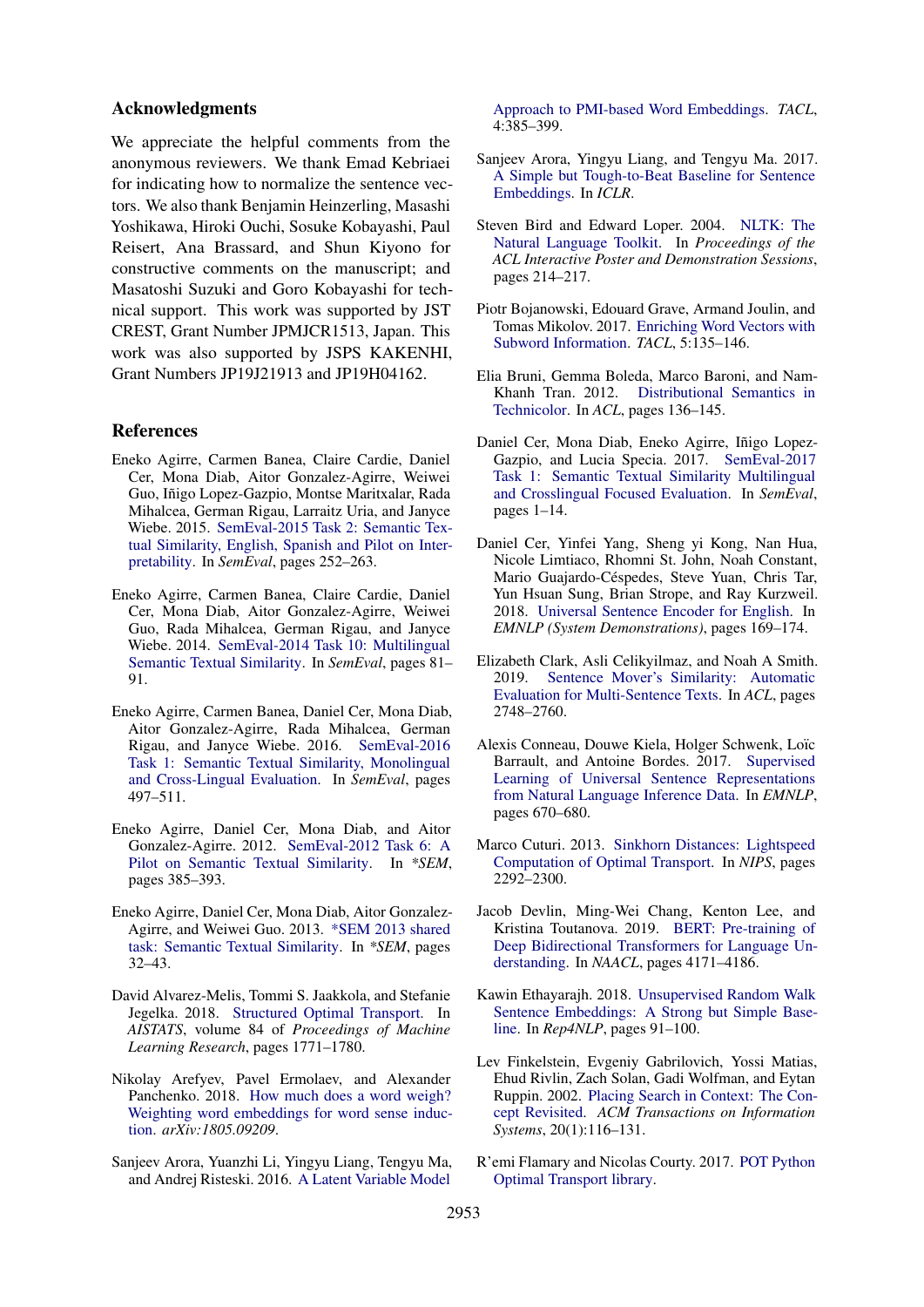- <span id="page-10-26"></span>Felix Hill, Roi Reichart, and Anna Korhonen. 2015. [SimLex-999: Evaluating Semantic Models With](https://doi.org/10.1162/COLI{_}a{_}00237) [\(Genuine\) Similarity Estimation.](https://doi.org/10.1162/COLI{_}a{_}00237) *Computational Linguistics*, 41(4):665–695.
- <span id="page-10-25"></span>Eric Huang, Richard Socher, Christopher Manning, and Andrew Ng. 2012. [Improving Word Represen](https://www.aclweb.org/anthology/P12-1092)[tations via Global Context and Multiple Word Proto](https://www.aclweb.org/anthology/P12-1092)[types.](https://www.aclweb.org/anthology/P12-1092) In *ACL*, pages 873–882.
- <span id="page-10-14"></span>Mikhail Khodak, Nikunj Saunshi, Yingyu Liang, Tengyu Ma, Brandon Stewart, and Sanjeev Arora. 2018. [A La Carte Embedding: Cheap but Effec](https://www.aclweb.org/anthology/papers/P/P18/P18-1002/)[tive Induction of Semantic Feature Vectors.](https://www.aclweb.org/anthology/papers/P/P18/P18-1002/) In *ACL*, pages 12–22.
- <span id="page-10-6"></span>Ryan Kiros, Yukun Zhu, Ruslan Salakhutdinov, Richard S Zemel, Antonio Torralba, Raquel Urtasun, and Sanja Fidler. 2015. [Skip-Thought Vectors.](https://papers.nips.cc/paper/5950-skip-thought-vectors) In *NIPS*, pages 3294–3302.
- <span id="page-10-1"></span>Matt J. Kusner, Yu Sun, Nicholas I. Kolkin, and Kilian Q. Weinberger. 2015. [From Word Embeddings](http://proceedings.mlr.press/v37/kusnerb15.html) [To Document Distances.](http://proceedings.mlr.press/v37/kusnerb15.html) In *ICML*, volume 37, pages 957–966.
- <span id="page-10-16"></span>Tianlin Liu, Lyle Ungar, and João Sedoc. 2019a. [Con](https://doi.org/10.18653/v1/N19-1331)[tinual Learning for Sentence Representations Using](https://doi.org/10.18653/v1/N19-1331) [Conceptors.](https://doi.org/10.18653/v1/N19-1331) In *NAACL*, pages 3274–3279.
- <span id="page-10-8"></span>Tianlin Liu, Lyle H. Ungar, and João Sedoc. 2019b. [Unsupervised Post-processing of Word Vectors via](https://doi.org/10.1609/aaai.v33i01.33016778) [Conceptor Negation.](https://doi.org/10.1609/aaai.v33i01.33016778) In *AAAI*, pages 6778–6785.
- <span id="page-10-23"></span>Thang Luong, Richard Socher, and Christopher Manning. 2013. [Better Word Representations with](https://www.aclweb.org/anthology/W13-3512) [Recursive Neural Networks for Morphology.](https://www.aclweb.org/anthology/W13-3512) In *CoNLL*, pages 104–113.
- <span id="page-10-27"></span>Marco Marelli, Luisa Bentivogli, Marco Baroni, Raffaella Bernardi, Stefano Menini, and Roberto Zamparelli. 2014. [SemEval-2014 Task 1: Evaluation of](https://doi.org/10.3115/v1/S14-2001) [Compositional Distributional Semantic Models on](https://doi.org/10.3115/v1/S14-2001) [Full Sentences through Semantic Relatedness and](https://doi.org/10.3115/v1/S14-2001) [Textual Entailment.](https://doi.org/10.3115/v1/S14-2001) In *SemEval*, pages 1–8.
- <span id="page-10-11"></span>Tomas Mikolov, Ilya Sutskever, Kai Chen, Greg Corrado, and Jeffrey Dean. 2013. [Distributed Represen](http://papers.nips.cc/paper/5021-distributed-representations-of-words-and-phrases-and-their-compositionality)[tations of Words and Phrases and their Composition](http://papers.nips.cc/paper/5021-distributed-representations-of-words-and-phrases-and-their-compositionality)[ality.](http://papers.nips.cc/paper/5021-distributed-representations-of-words-and-phrases-and-their-compositionality) In *NIPS*, pages 3111–3119.
- <span id="page-10-22"></span>George A Miller and Walter G Charles. 1991. [Contex](https://doi.org/10.1080/01690969108406936)[tual correlates of semantic similarity.](https://doi.org/10.1080/01690969108406936) *Language and Cognitive Processes*, 6(1):1–28.
- <span id="page-10-10"></span>Jeff Mitchell and Mirella Lapata. 2010. [Composition](https://doi.org/10.1111/j.1551-6709.2010.01106.x) [in Distributional Models of Semantics.](https://doi.org/10.1111/j.1551-6709.2010.01106.x) *Cognitive Science*, 34(8):1388–1429.
- <span id="page-10-17"></span>Jiaqi Mu and Pramod Viswanath. 2018. [All-but-the-](https://openreview.net/forum?id=HkuGJ3kCb)[Top: Simple and Effective Postprocessing for Word](https://openreview.net/forum?id=HkuGJ3kCb) [Representations.](https://openreview.net/forum?id=HkuGJ3kCb) In *ICLR*.
- <span id="page-10-7"></span>Matteo Pagliardini, Prakhar Gupta, and Martin Jaggi. 2018. [Unsupervised Learning of Sentence Embed](https://doi.org/10.18653/v1/N18-1049)[dings Using Compositional n-Gram Features.](https://doi.org/10.18653/v1/N18-1049) In *NAACL*, pages 528–540.
- <span id="page-10-15"></span>Jeffrey Pennington, Richard Socher, and Christopher D. Manning. 2014. [GloVe: Global Vectors for Word](https://doi.org/10.3115/v1/D14-1162) [Representation.](https://doi.org/10.3115/v1/D14-1162) In *EMNLP*, pages 1532–1543.
- <span id="page-10-19"></span>Christian S Perone, Roberto Silveira, and Thomas S Paula. 2018. [Evaluation of sentence embed](http://arxiv.org/abs/1806.06259v1)[dings in downstream and linguistic probing tasks.](http://arxiv.org/abs/1806.06259v1) *arXiv:1806.06259*.
- <span id="page-10-18"></span>Matthew E. Peters, Mark Neumann, Mohit Iyyer, Matt Gardner, Christopher Clark, Kenton Lee, and Luke Zettlemoyer. 2018. [Deep Contextualized Word Rep](https://doi.org/10.18653/v1/N18-1202)[resentations.](https://doi.org/10.18653/v1/N18-1202) In *NAACL*, pages 2227–2237.
- <span id="page-10-4"></span>Gabriel Peyré and Marco Cuturi. 2019. [Computational](https://doi.org/10.1561/2200000073) [Optimal Transport.](https://doi.org/10.1561/2200000073) *Foundations and Trends in Machine Learning*, 11(5-6):355–607.
- <span id="page-10-21"></span>Kira Radinsky, Eugene Agichtein, Evgeniy Gabrilovich, and Shaul Markovitch. 2011. [A](https://doi.org/10.1145/1963405.1963455) [Word at a Time: Computing Word Relatedness](https://doi.org/10.1145/1963405.1963455) [Using Temporal Semantic Analysis.](https://doi.org/10.1145/1963405.1963455) In *WWW*, pages 337–346.
- <span id="page-10-24"></span>Herbert Rubenstein and John B Goodenough. 1965. [Contextual Correlates of Synonymy.](https://doi.org/10.1145/365628.365657) *Communications of the ACM*, 8(10):627–633.
- <span id="page-10-9"></span>Filippo Santambrogio. 2015. *[Optimal Transport for](https://doi.org/10.1007/978-3-319-20828-2) [Applied Mathematicians](https://doi.org/10.1007/978-3-319-20828-2)*. Birkhauser Basel. ¨
- <span id="page-10-13"></span>Adriaan M J Schakel and Benjamin J Wilson. 2015. [Measuring Word Significance using Distributed Rep](http://arxiv.org/abs/1508.02297v1)[resentations of Words.](http://arxiv.org/abs/1508.02297v1) *arXiv:1508.02297*.
- <span id="page-10-28"></span>Sandeep Subramanian, Adam Trischler, Yoshua Bengio, and Christopher J. Pal. 2018. [Learning Gen](https://openreview.net/pdf?id=B18WgG-CZ)[eral Purpose Distributed Sentence Representations](https://openreview.net/pdf?id=B18WgG-CZ) [via Large Scale Multi-task Learning.](https://openreview.net/pdf?id=B18WgG-CZ) In *ICLR*.
- <span id="page-10-0"></span>Md Arafat Sultan, Steven Bethard, and Tamara Sumner. 2014. [DLS\\$@\\$CU: Sentence Similarity from Word](https://doi.org/10.3115/v1/S14-2039) [Alignment.](https://doi.org/10.3115/v1/S14-2039) In *SemEval*, pages 241–246.
- <span id="page-10-2"></span>Md Arafat Sultan, Steven Bethard, and Tamara Sumner. 2015. [DLS@CU: Sentence Similarity from Word](https://doi.org/10.18653/v1/S15-2027) [Alignment and Semantic Vector Composition.](https://doi.org/10.18653/v1/S15-2027) In *SemEval*, pages 148–153.
- <span id="page-10-5"></span>Vayer Titouan, Nicolas Courty, Romain Tavenard, Chapel Laetitia, and Rémi Flamary. 2019. [Opti](http://proceedings.mlr.press/v97/titouan19a.html)[mal Transport for structured data with application](http://proceedings.mlr.press/v97/titouan19a.html) [on graphs.](http://proceedings.mlr.press/v97/titouan19a.html) In *ICML*, volume 97 of *Proceedings of Machine Learning Research*, pages 6275–6284.
- <span id="page-10-3"></span>Cédric Villani. 2009. *[Optimal Transport](https://doi.org/10.1007/978-3-540-71050-9)*, 1 edition, volume 338 of *Grundlehren der mathematischen Wissenschaften*. Springer Berlin Heidelberg.
- <span id="page-10-12"></span>John Wieting, Mohit Bansal, Kevin Gimpel, and Karen Livescu. 2016. [Towards Universal Paraphrastic Sen](https://arxiv.org/abs/1511.08198v3)[tence Embeddings.](https://arxiv.org/abs/1511.08198v3) In *ICLR*.
- <span id="page-10-20"></span>John Wieting, Mohit Bansal, Kevin Gimpel, Karen Livescu, and Dan Roth. 2015. [From Paraphrase](https://doi.org/10.1162/tacl{_}a{_}00143) [Database to Compositional Paraphrase Model and](https://doi.org/10.1162/tacl{_}a{_}00143) [Back.](https://doi.org/10.1162/tacl{_}a{_}00143) *TACL*, 3:345–358.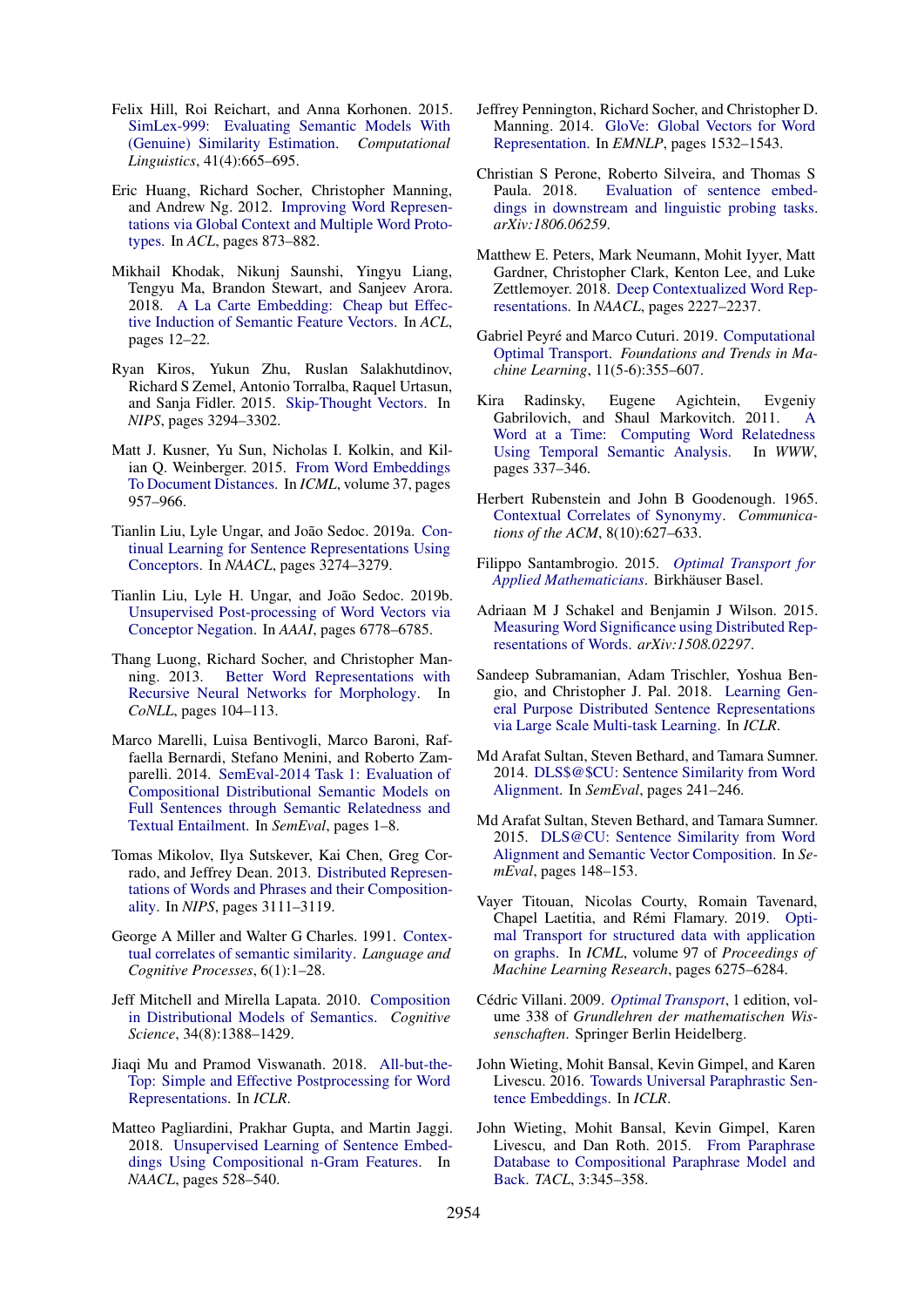- <span id="page-11-0"></span>John Wieting, Taylor Berg-Kirkpatrick, Kevin Gimpel, and Graham Neubig. 2019. [Beyond BLEU:Training](https://doi.org/10.18653/v1/P19-1427) [Neural Machine Translation with Semantic Similar](https://doi.org/10.18653/v1/P19-1427)[ity.](https://doi.org/10.18653/v1/P19-1427) In *ACL*, pages 4344–4355.
- <span id="page-11-4"></span>John Wieting and Kevin Gimpel. 2018. [ParaNMT-](https://www.aclweb.org/anthology/papers/P/P18/P18-1042/)[50M: Pushing the Limits of Paraphrastic Sentence](https://www.aclweb.org/anthology/papers/P/P18/P18-1042/) [Embeddings with Millions of Machine Translations.](https://www.aclweb.org/anthology/papers/P/P18/P18-1042/) In *ACL*, pages 451–462.
- <span id="page-11-5"></span>Wei Xu, Chris Callison-Burch, and William B. Dolan. 2015. [SemEval-2015 Task 1: Paraphrase and Se](https://doi.org/10.18653/v1/S15-2001)[mantic Similarity in Twitter \(PIT\).](https://doi.org/10.18653/v1/S15-2001) In *SemEval*, pages 1–11.
- <span id="page-11-12"></span>Zhilin Yang, Zihang Dai, Yiming Yang, Jaime Carbonell, Ruslan Salakhutdinov, and Quoc V. Le. 2019. [XLNet: Generalized Autoregressive Pretraining for](http://papers.nips.cc/paper/8812-xlnet-generalized-autoregressive-pretraining-for-language-understanding) [Language Understanding.](http://papers.nips.cc/paper/8812-xlnet-generalized-autoregressive-pretraining-for-language-understanding) In *NIPS*, pages 1–18.
- <span id="page-11-2"></span>Tianyi Zhang, Varsha Kishore, Felix Wu, Kilian Q Weinberger, and Yoav Artzi. 2019. [BERTScore: Evaluating Text Generation with](http://arxiv.org/abs/1904.09675v2) [BERT.](http://arxiv.org/abs/1904.09675v2) *arXiv:1904.09675*.
- <span id="page-11-1"></span>Wei Zhao, Maxime Peyrard, Fei Liu, Yang Gao, Christian M Meyer, and Steffen Eger. 2019. [MoverScore:](https://doi.org/10.18653/v1/D19-1053) [Text Generation Evaluating with Contextualized Em](https://doi.org/10.18653/v1/D19-1053)[beddings and Earth Mover Distance.](https://doi.org/10.18653/v1/D19-1053) In *EMNLP*, pages 563–578.
- <span id="page-11-3"></span>Vitalii Zhelezniak, Aleksandar Savkov, April Shen, Francesco Moramarco, Jack Flann, and Nils Y Hammerla. 2019. [Don't Settle for Average, Go for the](https://openreview.net/forum?id=SkxXg2C5FX) [Max: Fuzzy Sets and Max-Pooled Word Vectors.](https://openreview.net/forum?id=SkxXg2C5FX) In *ICLR*.

### <span id="page-11-6"></span>A Resources Used in Experiments

### A.1 Pre-trained Word Embeddings

We used the following English pre-trained word embeddings in our experiments.

- GloVe trained with Common Crawl [\(Pennington](#page-10-15) [et al.,](#page-10-15) [2014\)](#page-10-15) $^{11}$  $^{11}$  $^{11}$
- word2vec trained with Google News [\(Mikolov](#page-10-11) [et al.,](#page-10-11) [2013\)](#page-10-11)<sup>[12](#page-11-8)</sup>
- fastText trained with Common Crawl [\(Bo](#page-9-10)[janowski et al.,](#page-9-10) [2017\)](#page-9-10) [13](#page-11-9)
- PSL, the ParagramSL-999 embeddings, trained with the PPDB paraphrase database [\(Wieting](#page-10-20) [et al.,](#page-10-20) [2015\)](#page-10-20)<sup>[14](#page-11-10)</sup>
- ParaNMT trained with ParaNMT-50, a large scale paraphrase database [\(Wieting and Gimpel,](#page-11-4)  $(2018)^{15}$  $(2018)^{15}$  $(2018)^{15}$  $(2018)^{15}$  $(2018)^{15}$

#### A.2 Word Similarity Datasets

We used the following nine word similarity tasks in our experiments.

- **MEN** [\(Bruni et al.,](#page-9-15) [2012\)](#page-9-15)
- MTurk287 [\(Radinsky et al.,](#page-10-21) [2011\)](#page-10-21)
- MC30 [\(Miller and Charles,](#page-10-22) [1991\)](#page-10-22)
- RW [\(Luong et al.,](#page-10-23) [2013\)](#page-10-23)
- RG65 [\(Rubenstein and Goodenough,](#page-10-24) [1965\)](#page-10-24)
- **SCWS** [\(Huang et al.,](#page-10-25) [2012\)](#page-10-25)
- **SimLex999** [\(Hill et al.,](#page-10-26) [2015\)](#page-10-26)
- WS353 [\(Finkelstein et al.,](#page-9-16) [2002\)](#page-9-16)

### A.3 STS Datasets

We used the following English STS datasets in our experiments.

- STS'12 [\(Agirre et al.,](#page-9-0) [2012\)](#page-9-0), STS'13 [\(Agirre](#page-9-3) [et al.,](#page-9-3) [2013\)](#page-9-3), STS'14 [\(Agirre et al.,](#page-9-17) [2014\)](#page-9-17), and STS'15 [\(Agirre et al.,](#page-9-13) [2015\)](#page-9-13): semantic textual similarity shared tasks in SemEval
- STS-B: semantic textual similarity benchmark [\(Cer et al.,](#page-9-14) [2017\)](#page-9-14), which is the collection from SemEval STS tasks 2012–2017 [\(Agirre](#page-9-0) [et al.,](#page-9-0) [2012,](#page-9-0) [2013,](#page-9-3) [2014,](#page-9-17) [2015,](#page-9-13) [2016;](#page-9-18) [Cer et al.,](#page-9-14) [2017\)](#page-9-14)
- Twitter: paraphrase and semantic similarity in twitter (PIT) task in SemEval 2015 [\(Xu et al.,](#page-11-5) [2015\)](#page-11-5)

<span id="page-11-8"></span><span id="page-11-7"></span><sup>11</sup><https://nlp.stanford.edu/projects/glove/> <sup>12</sup><https://code.google.com/archive/p/word2vec/> <sup>13</sup>[https://fasttext.cc/docs/en/english-vectors.](https://fasttext.cc/docs/en/english-vectors.html) [html](https://fasttext.cc/docs/en/english-vectors.html)

<span id="page-11-11"></span><span id="page-11-10"></span><span id="page-11-9"></span><sup>14</sup>[http://www.cs.cmu.edu/](http://www.cs.cmu.edu/~jwieting/)∼jwieting/ <sup>15</sup><https://github.com/kawine/usif>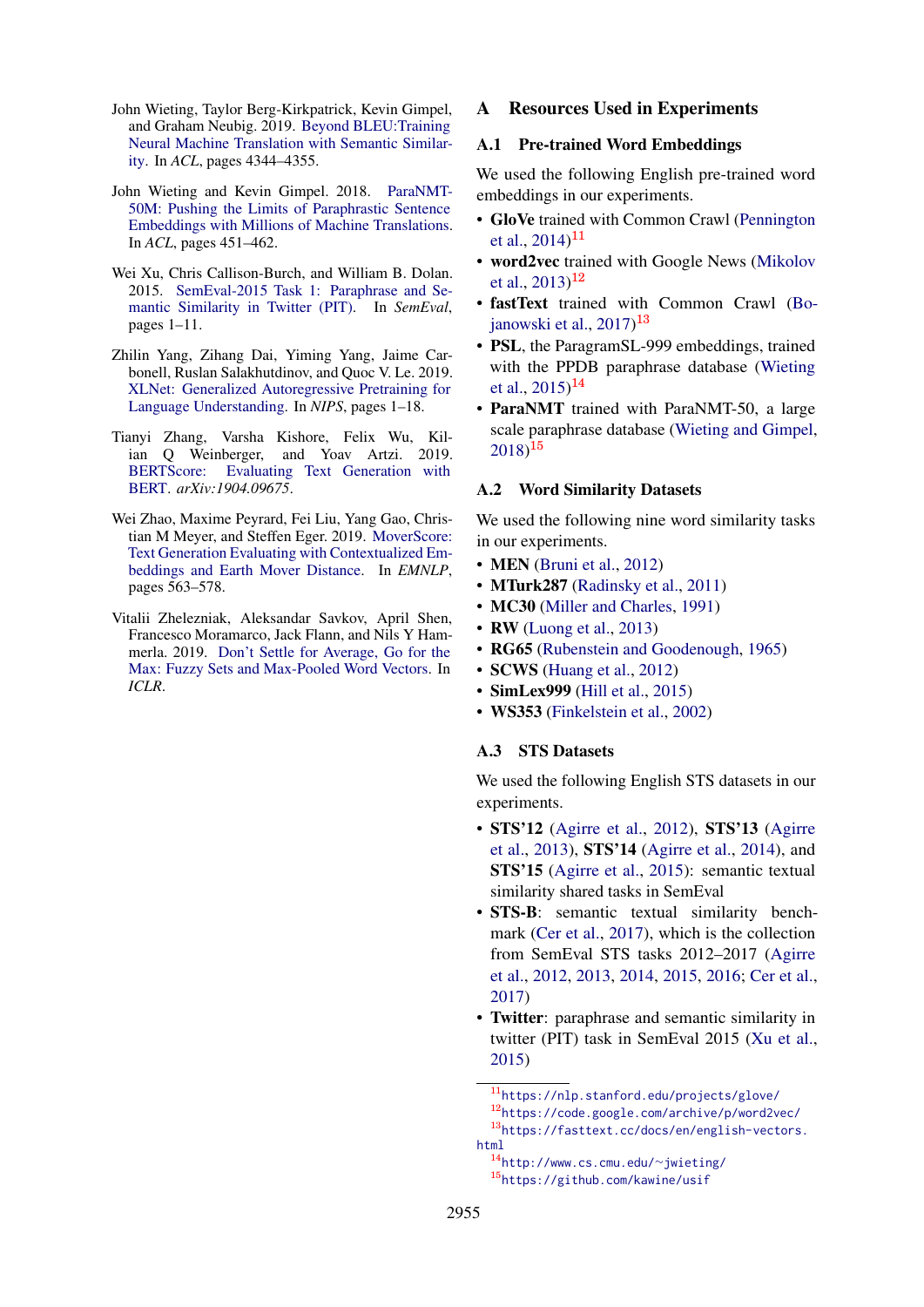• SICK-R: SemEval 2014 semantic relatedness task [\(Marelli et al.,](#page-10-27) [2014\)](#page-10-27)

Tokenization. In each experiment, we first tokenized all the STS datasets (besides the Twitter dataset) by NLTK [\(Bird and Loper,](#page-9-19) [2004\)](#page-9-19) with some post-processing steps following [Ethayarajh](#page-9-2)  $(2018)^{16}$  $(2018)^{16}$  $(2018)^{16}$  $(2018)^{16}$ . The Twitter dataset has already been tokenized by the workshop organizer. We then lowercased all tokens to conduct experiments under the same conditions with cased embeddings and non-cased embeddings.

### A.4 Stopword List

The stopword list based on the SMART Informa-tion Retrieval System<sup>[17](#page-12-4)</sup> was used for WMD [\(Kus](#page-10-1)[ner et al.,](#page-10-1) [2015\)](#page-10-1) and conceptor removal (C) [\(Liu](#page-10-16) [et al.,](#page-10-16) [2019a\)](#page-10-16).

## <span id="page-12-2"></span>B Contextualized Word Embeddings on Unsupervised STS

BERT [\(Devlin et al.,](#page-9-12) [2019\)](#page-9-12) and its variants have not yet shown good results on *unsupervised* STS (note that, in a supervised or semi-supervised setting where there exists training data or external resources, BERT-based models show the current, best results). One particularly promising usage of BERT-based models for unsupervised STS is BERTScore [\(Zhang et al.,](#page-11-2) [2019\)](#page-11-2), which was originally proposed as an automatic evaluation metric. However, our preliminary experiments<sup>[18](#page-12-5)</sup> show that BERTScore with pre-trained BERT/RoBERTa performs poorly on unsupervised STS.

Nonetheless, BERTScore is definitely promising as a method. We then reported the results of BERTScore using *non-*contextualized word vectors, e.g., GloVe, and we confirmed higher performance compared to using pre-trained BERT. Needless to say, the application of BERT-based models to unsupervised STS is an important future research topic. <span id="page-12-6"></span>Algorithm 1 Word Rotator's Distance (WRD)

**Input:** a pair of sentences  $s = (w_1, \ldots, w_n)$ ,

 $s'=(\boldsymbol{w}'_1,\dots,\boldsymbol{w}'_{n'})$ 1:  $Z \leftarrow \sum_{i=1}^{n} ||\boldsymbol{w}_i|| \in \mathbb{R}$ 2:  $Z' \leftarrow \sum_{j=1}^{n'} \|\boldsymbol{w}_j'\| \in \mathbb{R}$ 3:  $\boldsymbol{m}_s \leftarrow \frac{1}{Z}(\|\boldsymbol{w}_1\|, \dots, \|\boldsymbol{w}_n\|) \in \mathbb{R}^n$ 4:  $\boldsymbol{m}_{s'} \leftarrow \frac{1}{Z'}(\|\boldsymbol{w}_1'\|, \dots, \|\boldsymbol{w}_{n'}'\|) \in \mathbb{R}^{n'}$ 5: for  $i \leftarrow 1$  to n do 6: **for**  $j \leftarrow 1$  to  $n'$  **do** 7:  $\bm{C}_{ij} \leftarrow 1 - \cos(\bm{w}_i, \bm{w}_j')$ 8: end for 9: end for 10:  $\mathrm{WRD}(s,s') \leftarrow \mathrm{EMD}(\boldsymbol{m}_s, \boldsymbol{m}_{s'}; \boldsymbol{C})$ Output:  $WRD(s, s') \in \mathbb{R}$ 

### <span id="page-12-0"></span>C Algorithm of Word Rotator's Distance

The algorithm used in the actual computation of WRD is shown in Algorithm [1.](#page-12-6)

For EMD computation, off-the-shelf libraries can be used<sup>[19](#page-12-7)</sup>. Note that most EMD (optimal transport) libraries take two probabilities (mass)  $\boldsymbol{m} \in \mathbb{R}^n$ ,  $\boldsymbol{m}' \in \mathbb{R}^{n'}$  and a cost matrix  $\boldsymbol{C} \in \mathbb{R}^{n \times n'}$ with  $C_{ij} = d(x_i, x'_j)$  as inputs. Parameters  $(m,$  $m', C$ ) have the same information as  $(\mu, \mu', d)$ , introduced in Section [4.3.](#page-2-7) The notation of Algorithm [1](#page-12-6) follows this style.

The cosine distance  $1 - \cos(w_i, w'_j)$  in line 7 of Algorithm [1](#page-12-6) is equivalent to  $1 - \cos(\boldsymbol{u}_i, \boldsymbol{u}'_j)$  in Equation [18.](#page-4-5) We adopted the former simply to reduce the computation steps.

### <span id="page-12-1"></span>D Algorithms of Vector Converter

Algorithm [2](#page-13-1) summarizes the overall procedure of word vector converter  $f_{\text{VC}}$  (Equation [22\)](#page-5-3).

When computing Algorithm [2,](#page-13-1) we set hyperparameters as

- $D_A = 3$  for **A** [\(Mu and Viswanath,](#page-10-17) [2018\)](#page-10-17)
- $a_W = 10^{-3}$  for **W** [\(Arora et al.,](#page-9-1) [2017\)](#page-9-1)
- $a_U \approx 1.2 \times 10^{-3}$  for **U** [\(Ethayarajh,](#page-9-2) [2018\)](#page-9-2)
- $D_3 = 1$  for **R** [\(Arora et al.,](#page-9-1) [2017\)](#page-9-1)
- $D_3 = 5$  for **P** [\(Ethayarajh,](#page-9-2) [2018\)](#page-9-2)
- $D_C = 1$  for **C** [\(Liu et al.,](#page-10-16) [2019a\)](#page-10-16)

reported in previous studies, without any additional tuning.

Prior to performing all-but-the-top (A), we restricted the vocabulary of word vectors to words

<span id="page-12-3"></span><sup>16</sup><https://github.com/kawine/usif>

<span id="page-12-5"></span><span id="page-12-4"></span><sup>17</sup><https://github.com/igorbrigadir/stopwords>

<sup>18</sup>We used BERT-large and RoBERTa-large. For embeddings, we used either the last layer or the concatenation of all the layers. In the original paper, which allows the use of teacher data, the development set was used to select the layer.

<span id="page-12-7"></span> $19$ In our experiments, we used the well-developed python optimal transport (POT) library [\(Flamary and Courty,](#page-9-20) [2017\)](#page-9-20): <https://github.com/rflamary/POT/>. In particular, ot.emd2() was used.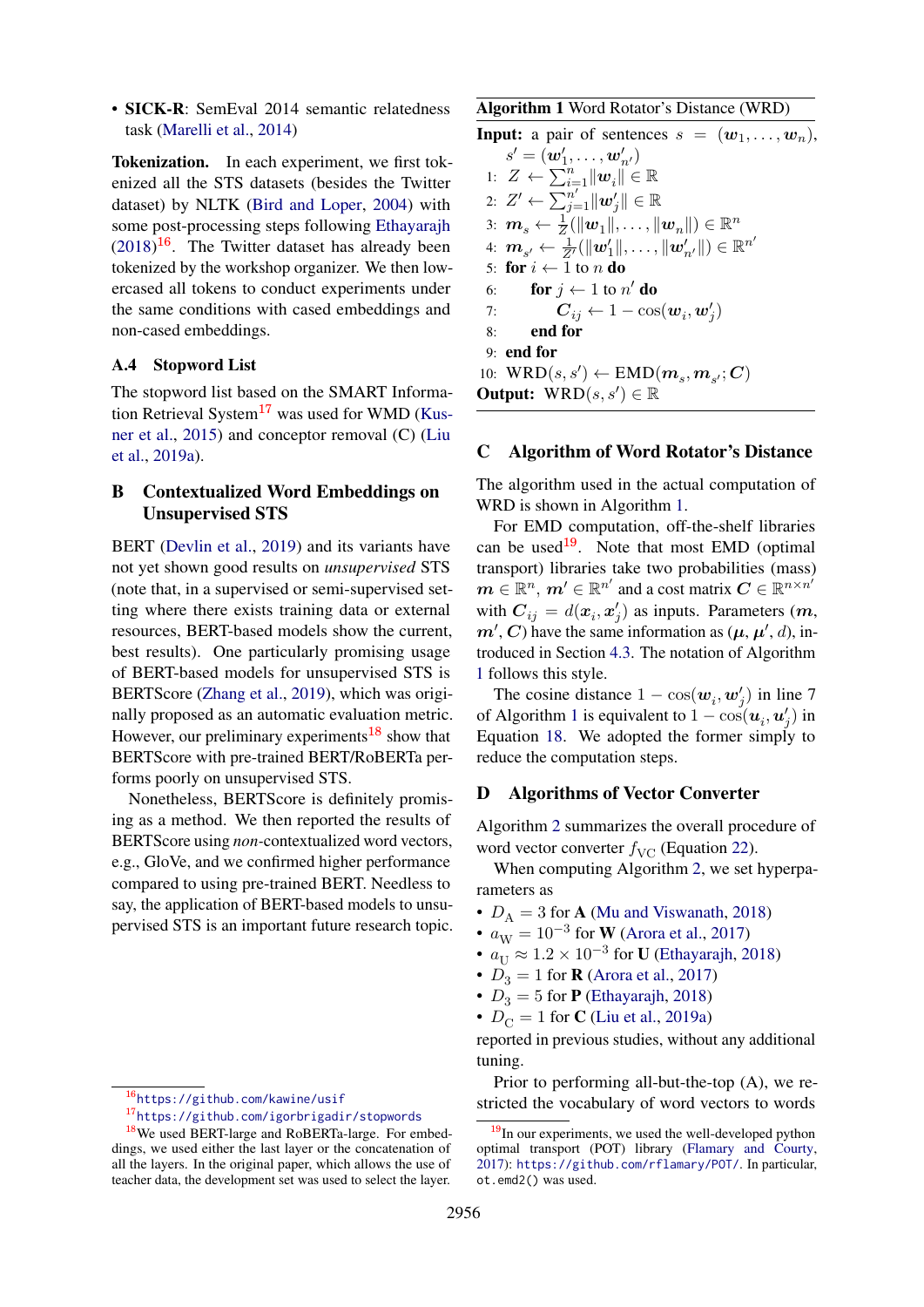appearing more than 200 times in the enwiki cor-pus<sup>[20](#page-13-2)</sup>, following [Liu et al.](#page-10-8)  $(2019b)$ .

We used the unigram probability  $\mathbb P$  of English words estimated using the enwiki dataset, prepro-cessed by [Arora et al.](#page-9-1)  $(2017)^{21}$  $(2017)^{21}$  $(2017)^{21}$  $(2017)^{21}$ .

See Table [6](#page-14-0) for an overview of the existing methods. There are many possible combinations of  $f_1$ ,  $f_2$ , and  $f_3$ , and exploring them is a good direction for future work.

## <span id="page-13-0"></span>E Full Results of Experiments

### E.1 Workings of Angle

See Table [7](#page-14-1) for full results using nine word similarity datasets.

## F Full Results of Ablation Study

See Table [8](#page-14-2) for full results. WRD *without* stopword removal achieves the best results. This is likely because WRD can more continuatively compare the differences in the importance between stopwords using their norm.

## G Full Results of Comparative **Experiments**

See Table [9](#page-15-0) for full results in an unsupervised settings. See Table [10](#page-16-0) for full results in an semisupervised and supervised settings.

<span id="page-13-1"></span>Algorithm 2 Vector Converter (VC), induced from All-but-the-top [\(Mu and Viswanath,](#page-10-17) [2018\)](#page-10-17), SIF Weighting [\(Arora et al.,](#page-9-1) [2017\)](#page-9-1) or Unsupervised SIF [\(Ethayarajh,](#page-9-2) [2018\)](#page-9-2), and common component Removal [\(Arora et al.,](#page-9-1) [2017\)](#page-9-1) or Piecewise CCR [\(Ethayarajh,](#page-9-2) [2018\)](#page-9-2) or Conceptor removal [\(Liu et al.,](#page-10-16) [2019a\)](#page-10-16) .

**Input:** pre-trained word vectors  $\{w_1, \ldots, w_{|\mathcal{V}|}\},\$ sentences in interest  $S = \{s_1, \ldots, s_{|\mathcal{S}|}\}\,$ , word probability  $\mathbb{P}: \mathcal{V} \to [0, 1]$ , stopwords  $\mathcal{V}_{SW} \subseteq$ V, and constants  $D_A$ ,  $a_W$  (or  $a_U$ ),  $D_3$  (or  $D_C$ ) Compute parameters of  $f_1$ :  $\cdots$  if using All-but-the-top: 1:  $\overline{\boldsymbol{w}} \leftarrow \frac{1}{|\mathcal{V}|} \sum_{i=1}^{|\mathcal{V}|} \boldsymbol{w}_i \in \mathbb{R}^d$ 2: for  $i \leftarrow 1$  to  $|V|$  do 3:  $\overline{w}_i \leftarrow w_i - \overline{w}_i$ 4: end for 5:  $\mathbf{u}_1, \ldots, \mathbf{u}_{D_A} \leftarrow \text{PCA}(\{\overline{\boldsymbol{w}}_1, \ldots, \overline{\boldsymbol{w}}_{|\mathcal{V}|}\})$  $\triangleright$  top  $D_A$  singular vectors 6:  $\boldsymbol{A}_1 \leftarrow \boldsymbol{I} - \sum_{j=1}^{D_{\text{A}}} \boldsymbol{u}_j \boldsymbol{u}_j^\top \in \mathbb{R}^{d \times d}$ 7:  $\boldsymbol{b}_1 \leftarrow \overline{\boldsymbol{w}} \in \mathbb{R}^d$ Compute parameters of  $\alpha_2$ : 8: for each w do  $\cdots$  if using SIF Weighting: 9:  $\alpha_2(w) \leftarrow a_W/(\mathbb{P}(w) + a_W) \in \mathbb{R}$  $\cdots$  else if using Unsupervised SIF: 10:  $\alpha_2(w) \leftarrow a_U/(\mathbb{P}(w) + \frac{1}{2}a_U) \in \mathbb{R}$ 11: end for Create sentence vectors temporarily: 12: for  $i \leftarrow 1$  to  $|\mathcal{S}|$  do 13:  $\mathbf{s}_i \leftarrow \frac{1}{|s_i|} \sum_{w \in s_i} \alpha_2(w) \mathbf{A}_1(w - \mathbf{b}_1) \in \mathbb{R}^d$ 14: end for Compute parameters of  $f_3$ : · · · if using CCR or Piecewise CCR: 15:  $(v_1, \sigma_1), \ldots, (v_{D_3}, \sigma_{D_3}) \leftarrow \text{PCA}(\{s, \ldots, s_{|\mathcal{S}|}\})$  $\triangleright$  top  $D_3$  singular vectors and singular values 16:  $A_3 \leftarrow I - \sum$  $D_3$  $i=1$  $\sigma_i^2$  $\sum_{j=1}^{D_3} \sigma_j^2$  $\boldsymbol{v}_i\boldsymbol{v}_i^\top\in\mathbb{R}^{d\times d}$  $\cdots$  else if using Conceptor removal: 17:  $\bm{R} \leftarrow \frac{1}{|\mathcal{S}|}\sum_{i=1}^{|\mathcal{S}|} \bm{s}_i \bm{s}_i^\top \in \mathbb{R}^{d \times d}$ 18:  $\boldsymbol{C} \leftarrow \boldsymbol{R}(\boldsymbol{R} + \alpha_{\mathrm{C}}^{-2})$  $(\overline{\text{C}}^2 \boldsymbol{I})^{-1} \in \mathbb{R}^{d \times d}$ 19:  $\boldsymbol{R}_\text{SW} \leftarrow \frac{1}{|\mathcal{V}_\text{SW}|} \sum_{w \in \mathcal{V}_\text{SW}} \boldsymbol{w} \boldsymbol{w}^\top$ 20:  $\boldsymbol{C}_{\text{SW}} \leftarrow \boldsymbol{R}_{\text{SW}}^{-1}(\boldsymbol{R}_{\text{SW}} + \alpha_{\text{C}}^{-2})$  $(\mathrm{C}^2\bm{I})^{-1}$ 21:  $A_3 \leftarrow ((\bm{I}-\bm{C})^{-1} + (\bm{I}-\bm{C}_{\text{SW}})^{-1} - \bm{I})^{-1}$ Convert word vectors: 22: for  $i \leftarrow 1$  to  $|\mathcal{V}|$  do 23:  $\widetilde{\boldsymbol{w}}_i \leftarrow \boldsymbol{A}_3(\alpha_2(w)\boldsymbol{A}_1(\boldsymbol{w}_i-\boldsymbol{b}_1))$ 24: end for **Output:** Converted word vectors  $\{\widetilde{\boldsymbol{w}}_1, \cdots, \widetilde{\boldsymbol{w}}_{|\mathcal{V}|}\}$ 

<span id="page-13-2"></span><sup>20</sup><https://github.com/PrincetonML/SIF/>. Preprocessed by [Arora et al.](#page-9-1) [\(2017\)](#page-9-1).

<span id="page-13-3"></span><sup>21</sup><https://github.com/PrincetonML/SIF/>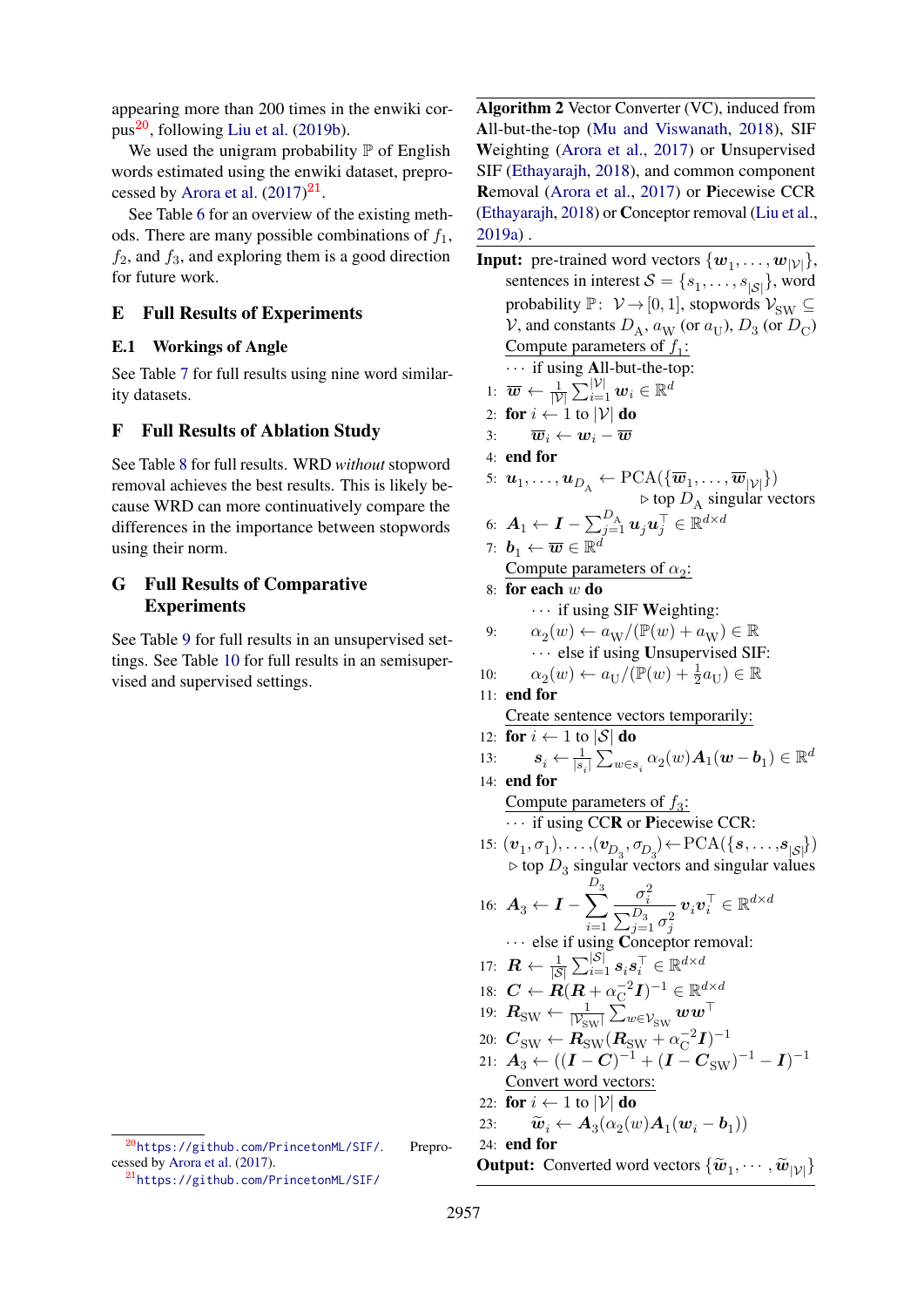<span id="page-14-0"></span>

|                                         | denoising word vectors                                | $\alpha_2$<br>scaling                  | Jз<br>denoisng sentence vectors                           |
|-----------------------------------------|-------------------------------------------------------|----------------------------------------|-----------------------------------------------------------|
| well-known heuristic                    |                                                       | Stop Words Removal                     |                                                           |
| well-known heuristic                    |                                                       | $IDF$ (Inverse Document Frequency) $-$ |                                                           |
| Arora et al. (2017)                     |                                                       |                                        | SIF (Smoothed Inverse Frequency) Common Component Removal |
| Mu and Viswanath (2018) all-but-the-top |                                                       |                                        |                                                           |
| Ethayarajh (2018)                       | Sentence-wise Feature Scaling uSIF (Unsupervised SIF) |                                        | Piecewise CCR                                             |
| Liu et al. (2019b)                      | <b>Conceptor Negation</b>                             |                                        |                                                           |
| Liu et al. $(2019a)$                    |                                                       | <b>SIF</b>                             | Conceptor Removal                                         |

|  | Table 6: Sentence-vector estimation methods. |
|--|----------------------------------------------|
|--|----------------------------------------------|

<span id="page-14-1"></span>

|                  | L2    | DOT               | $\cos$      | $\cos$   | $\cos$ | $\cos$ |
|------------------|-------|-------------------|-------------|----------|--------|--------|
|                  |       |                   |             | original | $+A$   | $+VC$  |
|                  |       |                   |             | vector   |        | (AWR)  |
| GloVe            |       |                   |             | GloVe    |        |        |
| <b>MEN</b>       |       | 73.36 80.79 80.49 |             | 80.49    | 82.58  | 83.69  |
| MTurk287         | 60.87 | 69.50             | 69.18       | 69.18    | 73.11  | 72.73  |
| MC30             | 75.22 | 76.77             | 78.81       | 78.81    | 77.29  | 78.51  |
| <b>RW</b>        | 45.13 | 48.17             | 51.04       | 51.04    | 57.87  | 57.96  |
| <b>RG65</b>      | 70.75 | 77.79             | 76.90       | 76.90    | 76.30  | 76.28  |
| <b>SCWS</b>      | 56.25 |                   | 62.20 63.29 | 63.29    | 66.65  | 66.48  |
| SimLex999        | 35.03 | 38.86 40.71       |             | 40.71    | 46.55  | 47.02  |
| <b>WS353-REL</b> | 49.74 | 72.35 68.75       |             | 68.75    | 72.27  | 72.14  |
| WS353-SIM        | 69.03 | 79.54 79.57       |             | 79.57    | 81.19  | 80.29  |
| word2vec         |       |                   |             | word2vec |        |        |
| <b>MEN</b>       | 62.31 | 74.46 78.20       |             | 78.20    | 80.22  | 80.15  |
| MTurk287         | 49.43 |                   | 66.66 68.37 | 68.37    | 65.21  | 65.20  |
| MC30             | 69.88 | 76.57             | 78.87       | 78.87    | 81.06  | 82.20  |
| <b>RW</b>        | 35.10 | 51.29             | 55.80       | 55.80    | 57.39  | 57.47  |
| <b>RG65</b>      |       | 71.30 72.58       | 76.17       | 76.17    | 82.22  | 82.57  |
| <b>SCWS</b>      |       | 47.46 65.10       | 66.49       | 66.49    | 65.08  | 65.23  |
| SimLex999        |       | 32.35 43.23       | 44.20       | 44.20    | 46.23  | 46.53  |
| <b>WS353-REL</b> |       | 40.74 56.65 61.40 |             | 61.40    | 60.96  | 61.07  |
| WS353-SIM        |       | 55.82 74.89 77.39 |             | 77.39    | 77.07  | 77.18  |
| fastText         |       |                   |             | fastText |        |        |
| <b>MEN</b>       | 68.67 | 79.37             | 84.55       | 84.55    | 85.51  | 85.91  |
| MTurk287         | 56.74 | 66.10             | 72.47       | 72.47    | 71.25  | 71.02  |
| MC30             | 77.11 | 81.36             | 85.24       | 85.24    | 86.74  | 86.69  |
| <b>RW</b>        | 47.24 | 53.83             | 62.17       | 62.17    | 62.98  | 62.75  |
| <b>RG65</b>      | 79.72 | 80.58             | 86.26       | 86.26    | 88.58  | 89.33  |
| <b>SCWS</b>      | 52.88 | 64.90             | 69.42       | 69.42    | 69.07  | 68.62  |
| SimLex999        | 36.91 | 46.71             | 50.47       | 50.47    | 51.83  | 52.26  |
| WS353-REL        |       | 49.44 63.64 72.33 |             | 72.33    | 72.32  | 72.81  |
| WS353-SIM        | 66.83 |                   | 79.34 84.24 | 84.24    | 84.69  | 84.46  |
|                  |       |                   |             |          |        |        |

(a) It is better to use only direction instead of the norm. (b) VC gradually "grows" the direction of word vectors.

Table 7: The angle of word vectors is a good proxy for word similarity (full results). Spearman's  $\rho \times 100$ between the predicted and gold scores is reported. In each row, the best result and results where the difference from the best result was  $< 0.5$  are indicated in bold. "+ AW" is omitted from Table [3b](#page-6-2) because W (i.e., the scaling function) alone does not change the angle.

<span id="page-14-2"></span>

|                              |       | WMD WRD | WMD WRD     |       |
|------------------------------|-------|---------|-------------|-------|
| <b>Removing Stopwords</b>    |       |         | ✓           | ✓     |
| GloVe                        | 65.74 | 67.70   | 75.42 74.43 |       |
| $GloVe + A$                  | 65.44 | 68.26   | 74.78       | 74.68 |
| $GloVe + AW$                 | 64.76 | 76.08   | 74.53       | 75.62 |
| $GloVe + VC(AWR)$            | 64.74 | 76.87   | 74.47       | 76.49 |
| $GloVe + SIF$ weights        | 75.42 |         | 76.41       |       |
| $GloVe + A + SIF$ weights    | 75.59 |         | 75.75       |       |
| word2vec                     | 67.21 | 70.91   | 72.40       | 73.11 |
| word $2$ vec + A             | 67.09 | 71.23   | 72.31       | 73.46 |
| word $2$ vec + AW            | 64.97 | 75.00   | 71.88       | 74.25 |
| word2vec + $VC(AWR)$         | 64.89 | 76.04   | 71.71       | 75.39 |
| word $2$ vec $+$ SIF weights | 73.90 |         | 73.41       |       |
| word2vec + $A$ + SIF weights | 73.76 |         | 73.27       |       |
| fastText                     | 64.06 | 69.31   | 73.82       | 75.65 |
| $fastText + A$               | 63.79 | 69.34   | 73.32       | 75.72 |
| $fastText + AW$              | 62.47 | 76.90   | 72.89       | 76.54 |
| $fastText + VC(AWR)$         | 62.47 | 77.56   | 72.85       | 77.26 |
| $fastText + SIF$ weights     | 74.64 |         | 74.79       |       |
| $fastText + A + SIF$ weights | 74.28 |         | 74.28       |       |

Table 8: The combination of WRD and VC gave the best performance (full results). Pearson's  $r \times 100$  between the predicted and gold scores is reported. The STS-B dataset (dev) was used. The best result and results where the difference from the best  $< 0.5$  in each row are in bold, and the best result in each word vector is further underlined.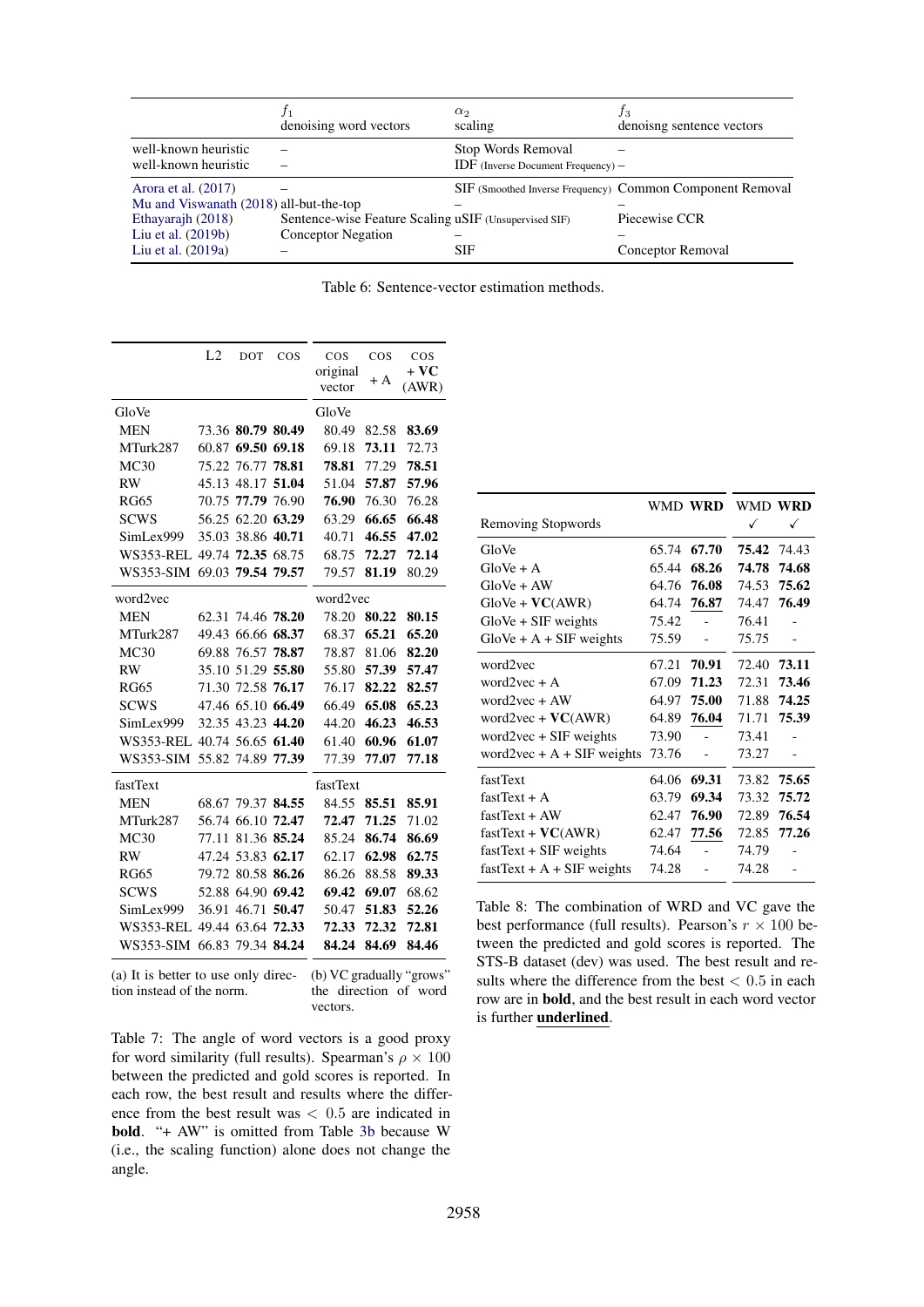<span id="page-15-0"></span>

|                                                                    |                          |                |                |                |                          |                             | STS'12 STS'13 STS'14 STS'15 STS-B Twitter SICK-R |
|--------------------------------------------------------------------|--------------------------|----------------|----------------|----------------|--------------------------|-----------------------------|--------------------------------------------------|
| GloVe - Additive Composition                                       |                          |                |                |                |                          |                             |                                                  |
| $GloVe^{\dagger}$                                                  | 53.04                    | 45.52          | 57.97          | 56.08          | 45.57                    | 29.35                       | 66.79                                            |
| $GloVe + WR$ (Arora et al., 2017)                                  | 56.2                     | 56.6           | 68.5           | 71.7           | $\equiv$                 | 48.0                        | 72.2                                             |
| GloVe + $WR^{\dagger}$ (Arora et al., 2017)                        | 60.57                    | 54.99          | 67.74          | 67.74          | 62.85                    | 40.03                       | 69.32                                            |
| $GloVe + SUP(Ethayarajh, 2018)$                                    | 64.9                     | 63.6           | 74.4           | 76.1           | 71.5                     | $\equiv$                    | 73.0                                             |
| $GloVe + SUP^{\dagger}$ (Ethayarajh, 2018)                         | 64.85                    | 62.50          | 73.69          | 74.38          | 71.03                    | 50.24                       | 72.34                                            |
| GloVe - Considering Word Alignment                                 |                          |                |                |                |                          |                             |                                                  |
| WMD GloVe <sup>†</sup> (Kusner et al., 2015)                       | 55.74                    | 44.18          | 60.24          | 67.11          | 52.19                    | 45.04                       | 61.91                                            |
| WMD GloVe w/o stopwords <sup>†</sup> (Kusner et al., 2015)         | 60.67                    | 53.45          | 67.63          | 72.02          | 70.05                    | 42.41                       | 63.31                                            |
| DynaMax GloVe (Zhelezniak et al., 2019)                            | 58.2                     | 53.9           | 65.1           | 70.9           | $\overline{\phantom{0}}$ | $\overline{\phantom{a}}$    | $\blacksquare$                                   |
| BERTScore GloVe <sup>†</sup> (Zhang et al., 2019)                  | 52.81                    | 47.23          | 62.06          | 67.26          | 50.93                    | 44.77                       | 65.28                                            |
| <b>WRD</b> GloVe                                                   | 58.28                    | 48.79          | 62.31          | 68.80          | 54.03                    | 43.86                       | 63.84                                            |
| <b>WRD</b> $GloVe + VC(WR)$                                        | 62.96                    | 56.88          | 68.73          | 74.23          | 66.82                    | 49.35                       | 66.94                                            |
| <b>WRD</b> $GloVe + VC(SUP)$                                       | 64.28                    | 58.19          | 71.10          | 77.03          | 72.66                    | 55.90                       | 67.29                                            |
| <b>WRD</b> $GloVe + VC(SWC)$                                       | 64.22                    | 58.07          | 71.58          | 77.63          | 73.14                    | 56.81                       | 67.79                                            |
| <b>WRD</b> $GloVe + VC(SUC)$                                       | 64.39                    | 58.41          | 72.00          | 77.76          | 74.16                    | 57.11                       | 67.07                                            |
| word2vec - Additive Composition                                    |                          |                |                |                |                          |                             |                                                  |
| word $2$ vec <sup>†</sup>                                          | 61.67                    | 53.07          | 67.63          | 67.45          | 61.54                    | 30.54                       | 72.51                                            |
| word2vec + $WR^{\dagger}$ (Arora et al., 2017)                     | 62.79                    | 58.55          | 71.11          | 70.41          | 67.49                    | 35.59                       | 70.78                                            |
| word2vec + $SUP†$ (Ethayarajh, 2018)                               | 63.27                    | 58.50          | 71.72          | 72.97          | 69.39                    | 34.72                       | 70.51                                            |
| word2vec - Considering Word Alignment                              |                          |                |                |                |                          |                             |                                                  |
| WMD word2vec <sup>†</sup> (Kusner et al., 2015)                    | 55.89                    | 44.52          | 60.24          | 66.46          | 56.10                    | 39.53                       | 64.05                                            |
| WMD word2vec w/o stopwords <sup>†</sup> (Kusner et al., 2015)      | 58.14                    | 49.95          | 65.22          | 70.54          | 67.46                    | 36.00                       | 62.41                                            |
| DynaMax word2vec (Zhelezniak et al., 2019)                         | 53.7                     | 59.5           | 68.0           | 74.2           | $\blacksquare$           | $\blacksquare$              | $\equiv$                                         |
| BERTScore word2vec <sup>†</sup> (Zhang et al., 2019)               | 47.83                    | 43.54          | 56.26          | 62.06          | 49.16                    | 34.07                       | 58.75                                            |
| <b>WRD</b> word2vec                                                | 59.14                    | 51.41          | 65.36          | 72.39          | 72.39                    | 41.44                       | 66.31                                            |
| <b>WRD</b> word2vec + $VC(WR)$                                     | 61.45                    | 55.98          | 68.52          | 74.86          | 70.13                    | 43.42                       | 66.76                                            |
| <b>WRD</b> word2vec + $VC(SUP)$                                    | 61.85                    | 55.38          | 68.96          | 75.30          | 71.19                    | 42.86                       | 66.11                                            |
| <b>WRD</b> word2vec + $VC(SWC)$                                    | 61.95                    | 55.47          | 69.18          | 75.69          | 71.59                    | 43.99                       | 66.53                                            |
| <b>WRD</b> word2vec + $VC(SUC)$                                    | 61.95                    | 55.64          | 69.36          | 75.56          | 72.29                    | 44.17                       | 65.54                                            |
| fastText - Additive Composition                                    |                          |                |                |                |                          |                             |                                                  |
| fastText <sup>†</sup>                                              | 59.76                    | 52.79          | 67.42          | 67.85          | 60.95                    | 51.42                       | 70.44                                            |
| fastText + $WR^{\dagger}$ (Arora et al., 2017)                     | 64.03                    | 59.90          | 72.88          | 72.15          | 69.48                    | 48.76                       | 72.19                                            |
| fastText + $SUP†$ (Ethayarajh, 2018)                               | 64.39                    | 62.33          | 74.82          | 76.22          | 74.24                    | 53.70                       | 72.13                                            |
| fastText - Considering Word Alignment                              |                          |                |                |                |                          |                             |                                                  |
| WMD fastText <sup>†</sup> (Kusner et al., 2015)                    | 55.27                    | 44.39          | 60.09          | 67.58          | 52.31                    | 44.34                       | 62.21                                            |
| WMD fastText w/o stopwords <sup>†</sup> (Kusner et al., 2015)      | 60.00                    | 52.29          | 66.87          | 71.61          | 69.41                    | 40.94                       | 62.84                                            |
| DynaMax fastText (Zhelezniak et al., 2019)                         | 60.9                     | 60.3           | 69.5           | 76.6           | $\Box$                   | $\mathcal{L}^{\mathcal{L}}$ | $\overline{\phantom{a}}$                         |
| BERTScore fastText <sup>†</sup> (Zhang et al., 2019)               | 51.95                    | 45.86          | 61.66          | 69.00          | 53.86                    | 52.95                       | 64.69                                            |
| <b>WRD</b> fastText                                                | 58.84                    | 50.74          | 64.60          | 73.31          | 62.10                    | 56.70                       | 64.90                                            |
| <b>WRD</b> fastText + $VC(WR)$                                     | 63.50                    | 58.44          | 70.26          | 76.81          | 71.94                    | 54.93                       | 67.85                                            |
| <b>WRD</b> fastText + $VC(SUP)$                                    | 64.22                    | 58.84          | 71.41          | 77.41          | 76.97                    | 57.54                       | 67.36                                            |
| <b>WRD</b> fastText + $VC(SWC)$                                    | 64.07                    | 58.75          | 71.59          | 77.85          | 74.94                    | 58.22                       | 67.83                                            |
| <b>WRD</b> fastText + $VC(SUC)$                                    | 64.00                    | 59.06          | 71.81          | 77.77          | 75.56                    | 57.98                       | 67.01                                            |
| Sent2Vec (Pagliardini et al., 2018)                                | $\overline{\phantom{m}}$ | $\blacksquare$ | $\blacksquare$ | $\blacksquare$ | $75.5*$                  |                             |                                                  |
| Skip-Thought <sup><math>\ddagger</math></sup> (Kiros et al., 2015) | 41                       | 29             | 40             | 46             | $\overline{\phantom{a}}$ |                             |                                                  |
| ELMo (All layers, $5.5B$ ) <sup>‡</sup> (Peters et al., 2018)      | 55                       | 53             | 63             | 68             | $\blacksquare$           |                             |                                                  |

Table 9: Pearson's  $r \times 100$  between the predicted scores and the gold scores is shown. The best results in each block is in bold, and the best results regardless of the strategy for computing textual similarity are further underlined. The results of our methods are slanted. Each row marked (†) was re-implemented by us. Each value marked (‡) was taken from [Perone et al.](#page-10-19) [\(2018\)](#page-10-19). Each value marked (\*) was taken from STS Wiki ([http://ixa2.si.ehu.es/](http://ixa2.si.ehu.es/stswiki/index.php/STSbenchmark) [stswiki/index.php/STSbenchmark](http://ixa2.si.ehu.es/stswiki/index.php/STSbenchmark)).